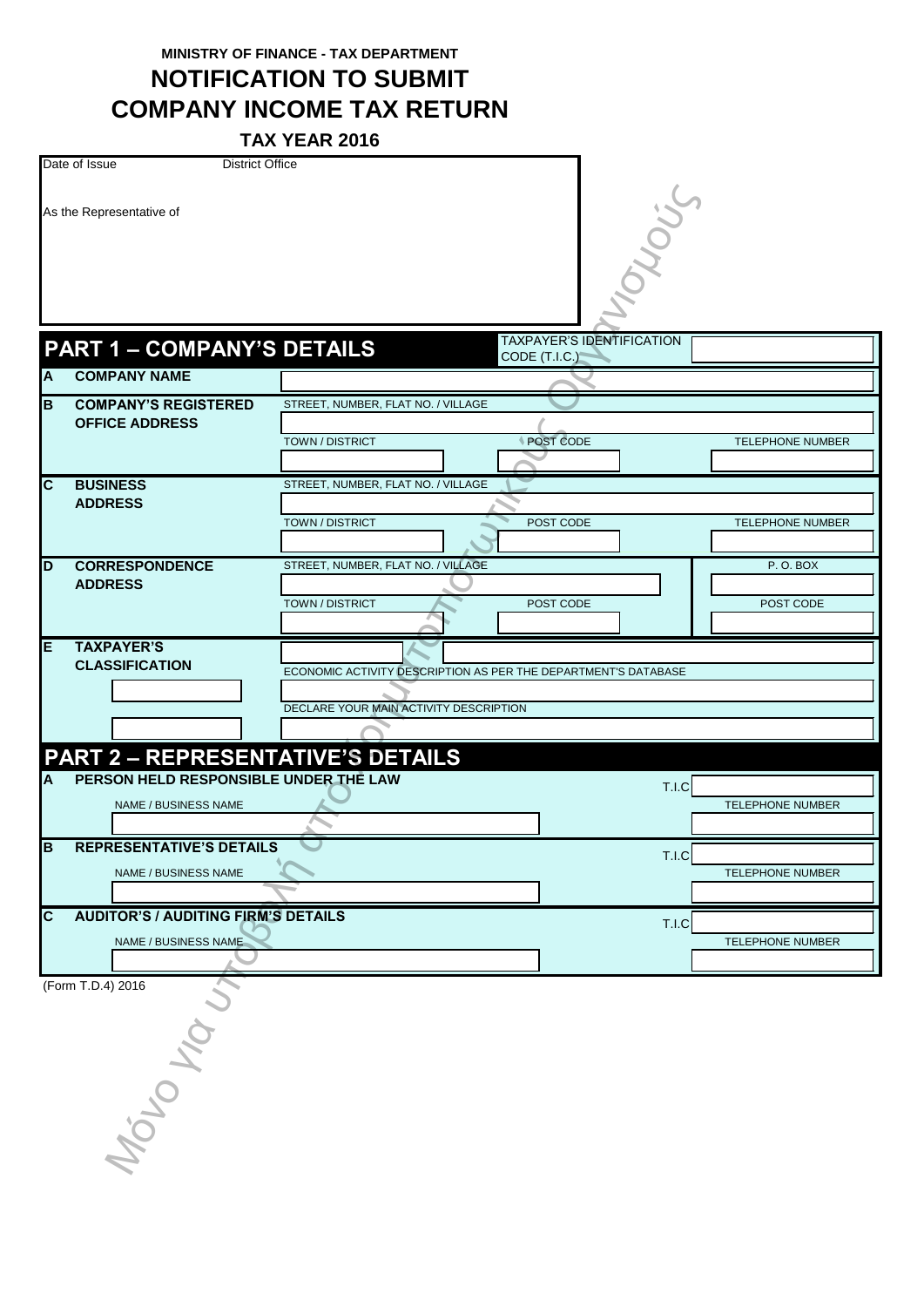## **MINISTRY OF FINANCE TAX DEPARTMENT COMPANY INCOME TAX RETURN**

**TAX YEAR 2016**

|                     | <b>PART 1 - COMPANY INFORMATION</b>                                                                                                                                      |                        |                                                  |               |                      | tick<br>Please<br>necessarv                                              | the relevant boxes<br>wherever |
|---------------------|--------------------------------------------------------------------------------------------------------------------------------------------------------------------------|------------------------|--------------------------------------------------|---------------|----------------------|--------------------------------------------------------------------------|--------------------------------|
|                     | 1.1. TAX IDENTIFICATION CODE (T.I.C.)                                                                                                                                    |                        |                                                  |               |                      |                                                                          |                                |
|                     | <b>1.2. COMPANY NAME</b>                                                                                                                                                 |                        |                                                  |               |                      |                                                                          |                                |
|                     | 1.3. PROFESSIONAL CONSULTANTS AND DIRECTORS                                                                                                                              |                        |                                                  |               |                      |                                                                          |                                |
|                     |                                                                                                                                                                          |                        |                                                  |               | <b>NAME</b>          | CODE*                                                                    | T.I.C./ID. NO./A.R.C. NO.      |
|                     | 1 A AUDITOR                                                                                                                                                              |                        |                                                  |               |                      |                                                                          |                                |
|                     | <b>B TAX CONSULTANT</b>                                                                                                                                                  |                        |                                                  |               |                      |                                                                          |                                |
|                     | 2 MANAGING DIRECTOR                                                                                                                                                      |                        |                                                  |               |                      |                                                                          |                                |
|                     | 3 SECRETARY                                                                                                                                                              |                        |                                                  |               |                      |                                                                          |                                |
|                     | 4 LAWYER<br>5 BANKER A                                                                                                                                                   |                        |                                                  |               |                      |                                                                          |                                |
|                     | <b>6 BANKER B</b>                                                                                                                                                        |                        |                                                  |               |                      |                                                                          |                                |
|                     | 7 BANKER C                                                                                                                                                               |                        |                                                  |               |                      |                                                                          |                                |
|                     | CODE:<br>$1$ T.I.C                                                                                                                                                       | 2 Identity Card Number |                                                  |               |                      | 3 Registration Number (company / partnership registered in the Republic) |                                |
|                     | $\overline{4}$                                                                                                                                                           |                        | Passport Number / Alien Registration Card Number |               | 5 Other Organisation |                                                                          |                                |
|                     | <b>1.4. SHAREHOLDERS</b>                                                                                                                                                 |                        |                                                  |               |                      | MOVEMENT ON THE NO. OF SHARES                                            |                                |
|                     | SHAREHOLDERS' NAME*1                                                                                                                                                     | CODE*2                 | T.I.C. / ID. NO./                                | NO. OF SHARES |                      | <b>DURING THE YEAR</b>                                                   | <b>NO. OF SHARES</b>           |
|                     |                                                                                                                                                                          |                        | REG. NO.                                         | 31/12/2015    | <b>INCREASE*</b>     | DECREASE*3                                                               | 31/12/2016                     |
| $\mathbf{1}$        |                                                                                                                                                                          |                        |                                                  |               |                      |                                                                          |                                |
| $\overline{2}$      |                                                                                                                                                                          |                        |                                                  |               |                      |                                                                          |                                |
| 3<br>$\overline{4}$ |                                                                                                                                                                          |                        |                                                  |               |                      |                                                                          |                                |
| 5                   |                                                                                                                                                                          |                        |                                                  |               |                      |                                                                          |                                |
| 6                   |                                                                                                                                                                          |                        |                                                  |               |                      |                                                                          |                                |
| $\overline{7}$      |                                                                                                                                                                          |                        |                                                  |               |                      |                                                                          |                                |
| <b>TOTAL</b>        |                                                                                                                                                                          |                        |                                                  |               |                      |                                                                          |                                |
|                     | *1 Companies quoted on the Cyprus Stock Exchange must not complete this part.                                                                                            |                        |                                                  |               |                      |                                                                          |                                |
|                     | *2 CODE:<br>1 T.I.C                                                                                                                                                      | 2 Identity Card Number |                                                  |               |                      | 3 Registration Number (company / partnership registered in the Republic) |                                |
|                     | 4 Passport Number / Alien Registration Card Number                                                                                                                       |                        |                                                  |               | 5 Other Organisation |                                                                          |                                |
|                     | *3 Offsetting is forbidden in columns INCREASE / DECREASE.                                                                                                               |                        |                                                  |               |                      |                                                                          |                                |
|                     | 1.5. COMPANIES WHICH FALL UNDER THE MERCHANT SHIPPING (FEES AND TAXING PROVISIONS) LAW OF 2010 N.44(I)/2010                                                              |                        |                                                  |               |                      |                                                                          |                                |
|                     | DOES THE COMPANY ELECT TO HAVE THE PROFITS FALLING THE AFOREMENTIOND LAW IN ACCORDANCE WITH THE PROVISIONS OF THE<br>MERCHANT SHIPPING (FEES AND TAXING PROVISIONS) LAW? |                        |                                                  |               |                      |                                                                          |                                |
|                     |                                                                                                                                                                          | <b>YES</b>             | <b>NO</b>                                        |               | <b>PARTIALLY</b>     | N/A                                                                      |                                |
|                     |                                                                                                                                                                          |                        |                                                  |               |                      |                                                                          |                                |
|                     | 1.6. CONTROL, MANAGEMENT AND PERMANENT ESTABLISHMENT                                                                                                                     |                        |                                                  |               |                      |                                                                          |                                |
| $\mathbf{1}$        | DID THE COMPANY HAVE ITS MANAGEMENT AND CONTROL DURING THE YEAR 2016 OR A PERMANENT<br><b>ESTABLISHMENT IN THE REPUBLIC?</b>                                             |                        |                                                  |               |                      |                                                                          | <b>YES</b><br><b>NO</b>        |
| 2                   | IF YOU ARE NOT RESIDENT IN THE REPUBLIC AND YOU HAVE A PERMANENT ESTABLISHMENT IN THE REPUBLIC, DO                                                                       |                        |                                                  |               |                      |                                                                          |                                |
|                     | YOU ELECT TO HAVE THE SAME TAX TREATMENT AS A CYPRUS RESIDENT?                                                                                                           |                        |                                                  |               |                      |                                                                          | <b>YES</b><br><b>NO</b>        |
|                     | If you make the election then you must include all your world wide income expressed in Euro.                                                                             |                        |                                                  |               |                      |                                                                          |                                |
|                     | <b>1.7. COMPANY TYPE</b>                                                                                                                                                 |                        |                                                  |               |                      |                                                                          |                                |
|                     | ARE YOU A CREDIT INSTITUTION OR ORGANISATION?                                                                                                                            |                        |                                                  |               |                      |                                                                          | YES<br>NO.                     |
|                     | ARE YOU AN INSURANCE COMPANY OR ORGANISATION?                                                                                                                            |                        |                                                  |               |                      |                                                                          | YES<br> NO                     |
| 3                   | IS THE COMPANY DORMANT?                                                                                                                                                  |                        |                                                  |               |                      |                                                                          | <b>YES</b><br>NO.              |
| 4                   | DOES YOUR ORGANISATION OWN SHIPS?                                                                                                                                        |                        |                                                  |               |                      |                                                                          | YES<br>NO.                     |
| 5                   | THE COMPANY HAS BEEN INCORPORATED IN THE REPUBLIC BUT IT IS NOT A CYPRUS RESIDENT?                                                                                       |                        |                                                  |               |                      | (Article 5(2) L.4/78)                                                    | <b>YES</b><br>NO.              |
| 6                   | ARE YOU AN INNOVATIVE COMPANY AS PER LAW 115(I)/2014?                                                                                                                    |                        |                                                  |               |                      |                                                                          | YES<br>NO.                     |
|                     | DO YOU BUY SERVICES FROM PROFESSIONALS (Entertainers e.t.c.) WHO ARE NOT RESIDENT IN THE REPUBLIC?                                                                       |                        |                                                  |               |                      | (Article 23 L.118/02)                                                    | <b>YES</b><br>NO.              |
| 8                   | DO YOUR ACTIVITIES INVOLVE TRADING IN CURRENCY?                                                                                                                          |                        |                                                  |               |                      |                                                                          | <b>YES</b><br><b>NO</b>        |
|                     | IF YES, DECLARE WHETHER YOU HAVE MADE OR YOU ARE MAKING YOUR IRREVOCABLE CHOICE.                                                                                         |                        |                                                  |               |                      | (Article 8(24) L.118/02)                                                 | <b>YES</b><br>NO.              |
| 9                   | ARE YOU A UCITS?                                                                                                                                                         |                        |                                                  |               |                      |                                                                          | <b>NO</b><br><b>YES</b>        |
| 10                  | DOES THIS DECLARATION CONCERN CLASS 7 INSURANCE PRODUCTS EXCLUSIVELY?                                                                                                    |                        |                                                  |               |                      |                                                                          | YES<br>NO.                     |
|                     | <b>1.8. VAT REGISTRATION</b>                                                                                                                                             |                        |                                                  |               |                      |                                                                          |                                |
| $\mathbf 1$         | ARE YOU OR WERE YOU REGISTERED FOR VAT PURPOSES EITHER AS A COMPANY OR A GROUP?                                                                                          |                        |                                                  |               |                      |                                                                          | <b>YES</b><br> NO              |
| $\overline{2}$      | IF YES, STATE YOUR VAT NUMBER (not that of the group)                                                                                                                    |                        |                                                  |               |                      |                                                                          |                                |
| 3                   | IF YOU SUBMIT RETURNS AS A GROUP, STATE YOUR GROUP NUMBER                                                                                                                |                        |                                                  |               |                      |                                                                          |                                |
| $\overline{4}$      | IF YOU ARE NOT REGISTERED GIVE THE REASON:                                                                                                                               |                        |                                                  |               |                      |                                                                          |                                |
|                     | A. TURNOVER IS NOT ABOVE THE REGISTRATION LIMIT                                                                                                                          |                        |                                                  |               |                      |                                                                          | YES<br> NO                     |
|                     | B. I DO NOT MAKE TRANSACTIONS THAT FALL WITHIN THE VAT SPECTRUM                                                                                                          |                        |                                                  |               |                      |                                                                          | YES<br>NO.                     |
|                     | <b>IBAN/ SWIFT CODE FOR THE PURPOSE OF REFUNDS</b>                                                                                                                       |                        |                                                  |               |                      |                                                                          |                                |
|                     | IN THE CASE OF A REFUND PLEASE REMIT THE REFUNDABLE TAX TO                                                                                                               |                        |                                                  |               |                      |                                                                          |                                |
|                     | <b>IBAN</b>                                                                                                                                                              |                        |                                                  |               |                      |                                                                          |                                |
|                     |                                                                                                                                                                          |                        |                                                  |               |                      |                                                                          |                                |
|                     | <b>SWIFT CODE</b>                                                                                                                                                        |                        |                                                  |               |                      |                                                                          |                                |
|                     | (Form T.D.4) 2016                                                                                                                                                        |                        |                                                  | 1/10          |                      |                                                                          |                                |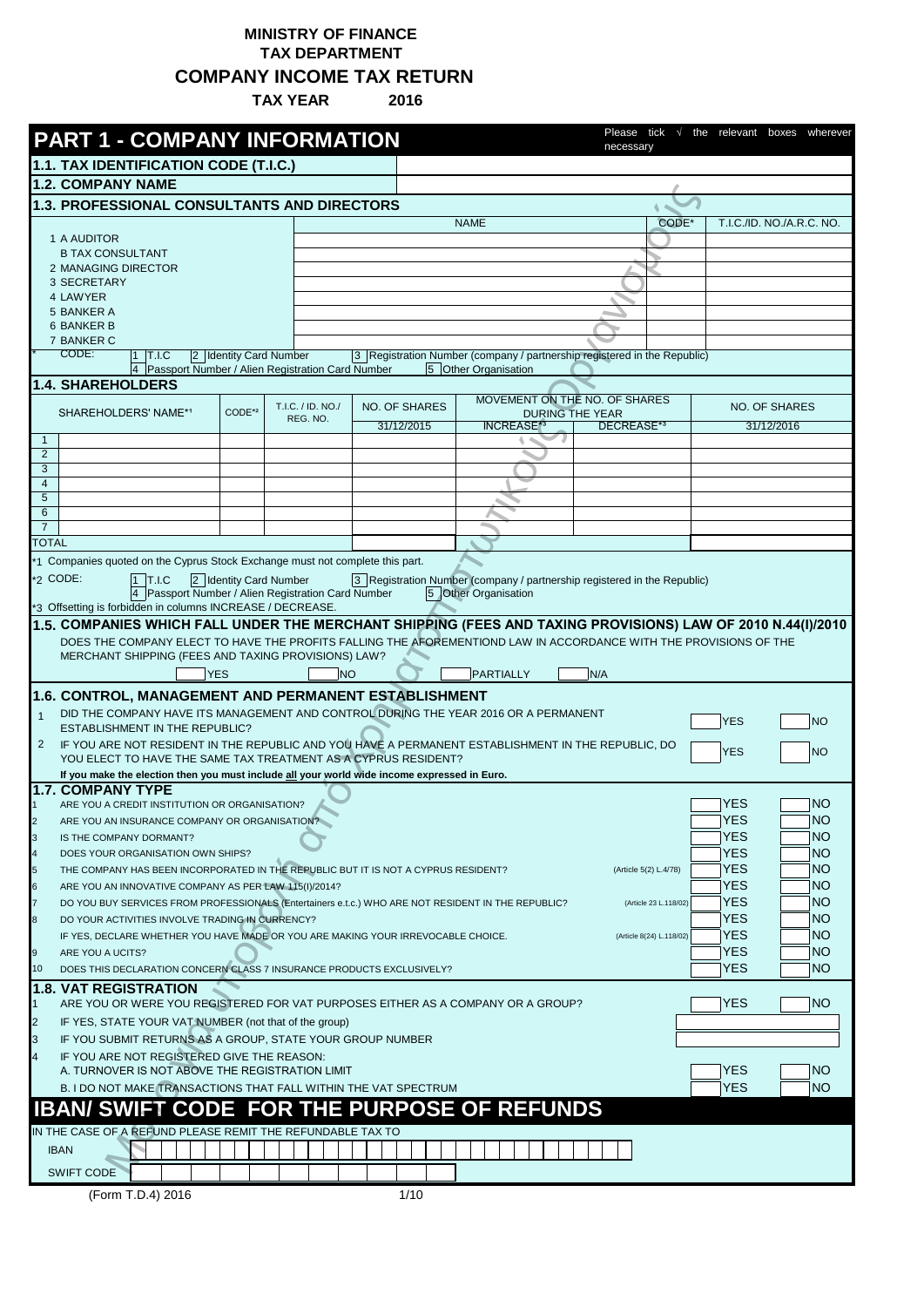|               |                                                                                                            |                                                                                                                  |                               |              | T.I.C.                            |    |                |    |       |
|---------------|------------------------------------------------------------------------------------------------------------|------------------------------------------------------------------------------------------------------------------|-------------------------------|--------------|-----------------------------------|----|----------------|----|-------|
|               |                                                                                                            | If you are in the credit business replace the balance sheet in Part 2.1, the profit and loss account in Part 2.2 |                               |              |                                   |    |                |    |       |
|               | <b>PART 2 - ACCOUNTS</b>                                                                                   | and notes 3 and 9 of Part 2.3 with the information in forms T.D.4 BANK                                           |                               |              |                                   |    |                |    |       |
| 2.1           | <b>BALANCE SHEET</b><br><b>NOTE</b>                                                                        |                                                                                                                  |                               | 2016€        |                                   |    |                |    | 2015€ |
| A.            | <b>Fixed assets</b>                                                                                        | $\mathbf{1}$<br>Cost                                                                                             | $\overline{2}$<br>Revaluation | $\mathbf{3}$ | Depreciation /<br>Diminution      |    | Net Book Value |    |       |
| I.            | Intangible assets                                                                                          |                                                                                                                  |                               |              |                                   |    |                |    |       |
|               | Il Tangible assets                                                                                         |                                                                                                                  |                               |              |                                   |    |                |    |       |
|               | 1 Immovable property<br>2.3.1                                                                              |                                                                                                                  |                               |              |                                   |    |                |    |       |
|               | 2 Other tangible assets                                                                                    |                                                                                                                  |                               |              |                                   |    |                |    |       |
|               | III Financial assets<br>2.3.2                                                                              |                                                                                                                  |                               |              |                                   |    |                |    |       |
|               | 1 Shares in affiliated undertakings                                                                        |                                                                                                                  |                               |              |                                   |    |                |    |       |
|               | 2 Participating Interests                                                                                  |                                                                                                                  |                               |              |                                   |    |                |    |       |
|               | 3 Investments held as fixed assets                                                                         |                                                                                                                  |                               |              |                                   |    |                |    |       |
|               | IV Other fixed assets of an investment nature                                                              |                                                                                                                  |                               |              |                                   |    |                |    |       |
| B.            | Other assets: Short and long term                                                                          |                                                                                                                  |                               |              |                                   |    |                |    |       |
|               | 1 1. Stocks                                                                                                |                                                                                                                  |                               |              | 2.3.3 and 2.3.9                   |    |                |    |       |
| $\mathbf{II}$ | 2. Provision for loss of value of stocks<br><b>Debtors</b>                                                 |                                                                                                                  |                               |              | 2.3.3 and 2.3.9<br>After one year |    | Total          |    |       |
|               | 1 Trade debtors                                                                                            |                                                                                                                  | Within one year               |              |                                   |    |                |    |       |
|               |                                                                                                            |                                                                                                                  |                               |              |                                   |    |                |    |       |
|               | 2 Provision for bad debts<br>3                                                                             |                                                                                                                  |                               |              |                                   |    |                |    |       |
|               | Loans to affiliated undertakings and amounts owed by undertakings                                          |                                                                                                                  |                               |              |                                   |    |                |    |       |
|               | with which the company is linked by virtue of participating interests:                                     | $2.3.4 - 7$                                                                                                      |                               |              |                                   |    |                |    |       |
|               | a) for which market conditions are in force<br>b) for which market conditions ARE NOT in force             |                                                                                                                  |                               |              |                                   |    |                |    |       |
|               |                                                                                                            |                                                                                                                  |                               |              |                                   |    |                |    |       |
|               | 4 Other Loans                                                                                              | $2.3.4 - 7$                                                                                                      |                               |              |                                   |    |                |    |       |
|               | 5 Prepayments and accrued income<br>III Investments                                                        |                                                                                                                  |                               |              | 2.3.2                             |    |                |    |       |
|               | 1 Shares in affiliated undertakings                                                                        |                                                                                                                  |                               |              |                                   |    |                |    |       |
|               | 2 Other investments                                                                                        |                                                                                                                  |                               |              |                                   |    |                |    |       |
|               | IV Cash at bank and in hand                                                                                |                                                                                                                  |                               |              |                                   |    |                |    |       |
|               | 1 Cash in hand                                                                                             |                                                                                                                  |                               |              |                                   |    |                |    |       |
|               | 2 Cash at bank                                                                                             |                                                                                                                  |                               |              |                                   |    |                |    |       |
| C.            | <b>Creditors: Short and long term liabilities</b>                                                          |                                                                                                                  | ± Within one year             | l±.          | More than a year                  | E. | Total          | Ŧ  |       |
|               | 1 Debenture loans                                                                                          |                                                                                                                  |                               |              |                                   |    |                |    |       |
|               | 2 Convertible debenture loans                                                                              |                                                                                                                  |                               |              |                                   |    |                |    |       |
|               | 3 Amounts owed to credit and other institutions (e.g. loans from government funds                          |                                                                                                                  |                               |              |                                   |    |                |    |       |
|               | $etc.$ )                                                                                                   |                                                                                                                  |                               |              |                                   |    |                |    |       |
|               | 4 Trade creditors                                                                                          |                                                                                                                  |                               |              |                                   |    |                |    |       |
|               | 5 Bills of exchange<br>6 Amounts owed to undertakings with which the company is linked by                  |                                                                                                                  |                               |              |                                   |    |                |    |       |
|               | virtue of participating interest                                                                           | $2.3.4 - 7$                                                                                                      |                               |              |                                   |    |                |    |       |
|               | 7 Provisions for pensions and similar obligations                                                          |                                                                                                                  |                               |              |                                   |    |                |    |       |
|               | 8 Provision for taxes owed to the Tax Department                                                           |                                                                                                                  |                               |              |                                   |    |                |    |       |
|               | 9 Other creditors including other taxes and social security                                                | $2.3.4 - 7$                                                                                                      |                               |              |                                   |    |                |    |       |
|               | 10 Other provisions                                                                                        |                                                                                                                  |                               |              |                                   |    |                |    |       |
|               | 11 Accruals and deferred Income                                                                            |                                                                                                                  |                               |              |                                   |    |                |    |       |
| D.            | Net Assets / (Liabilities)                                                                                 |                                                                                                                  |                               |              |                                   |    |                |    |       |
|               | <b>E. Capital and Reserves</b>                                                                             |                                                                                                                  |                               |              |                                   |    | 2016           | Ŧ. | 2015  |
|               | Issued capital                                                                                             |                                                                                                                  |                               |              |                                   |    |                |    |       |
|               | Il Unpaid share capital                                                                                    |                                                                                                                  |                               |              |                                   |    |                |    |       |
|               | III Own shares                                                                                             |                                                                                                                  |                               |              |                                   |    |                |    |       |
|               | IV Share premium account                                                                                   |                                                                                                                  |                               |              |                                   |    |                |    |       |
|               | V Revaluation reserve                                                                                      |                                                                                                                  |                               |              |                                   |    |                |    |       |
|               | VI Reserves                                                                                                |                                                                                                                  |                               |              |                                   |    |                |    |       |
|               | <sup>1</sup> Legal reserve required by any law                                                             |                                                                                                                  |                               |              | 2.1.E.VI.5.2015                   |    |                |    |       |
|               | 2 Reserve for own shares                                                                                   |                                                                                                                  |                               |              |                                   |    |                |    |       |
|               | 3 Reserve provided for by the articles of association                                                      |                                                                                                                  |                               |              |                                   |    |                |    |       |
|               | 4 Other reserves                                                                                           |                                                                                                                  |                               |              |                                   |    |                |    |       |
|               |                                                                                                            |                                                                                                                  |                               |              |                                   |    |                |    |       |
|               | 5 Profit and loss reserve                                                                                  |                                                                                                                  |                               |              |                                   |    |                |    |       |
|               | 6 Exchange difference from the retranslation of opening balances                                           |                                                                                                                  |                               |              | 2.3.17                            |    |                |    |       |
|               | VII Exchange difference of permanent establishment or branch overseas<br><b>Net Liabilities / (Assets)</b> |                                                                                                                  |                               |              |                                   |    |                |    |       |
|               |                                                                                                            |                                                                                                                  |                               |              |                                   |    |                |    |       |

(Form T.D.4) 2016 2/10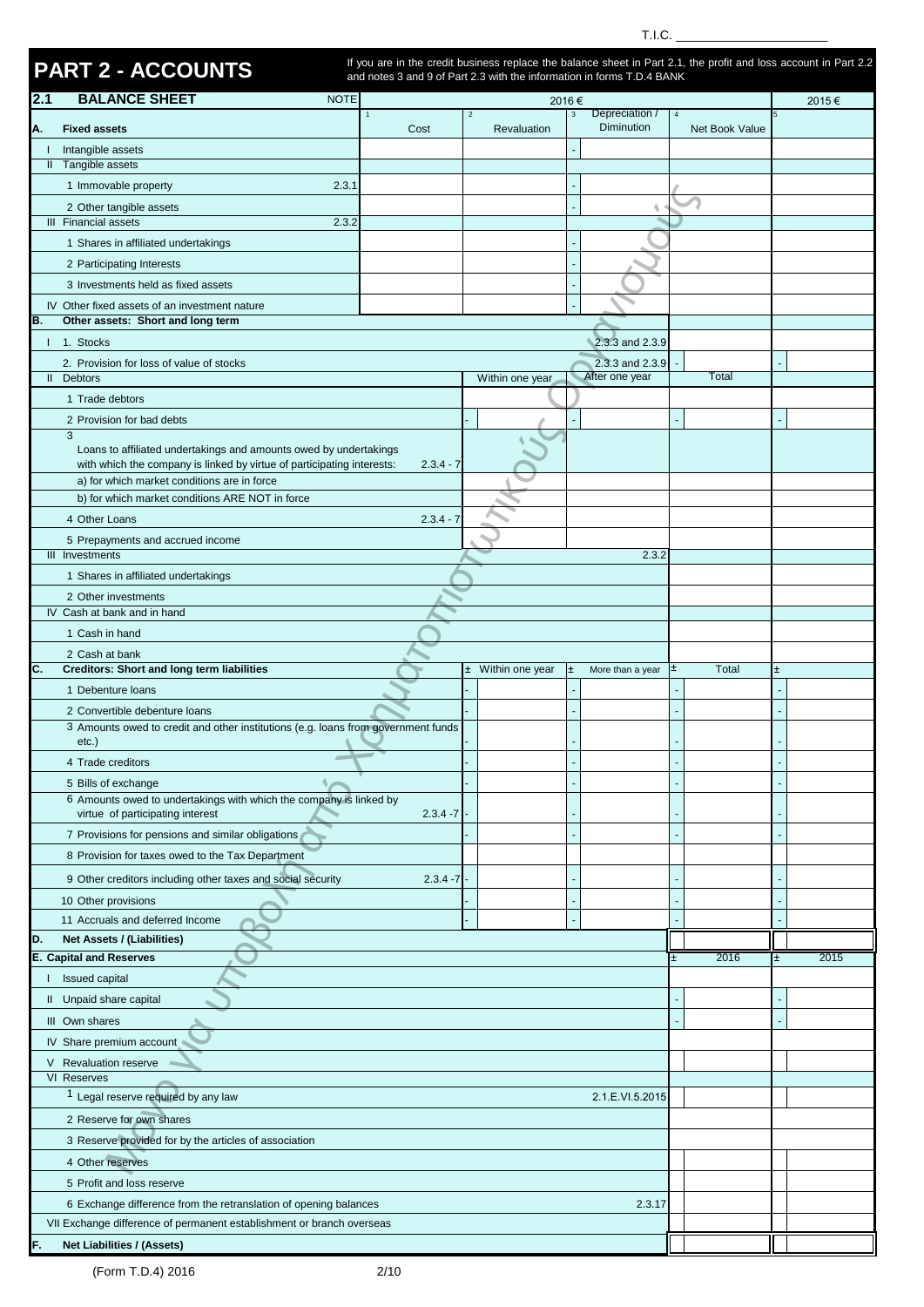$T.I.C.$ 

| 2.2 PROFIT AND LOSS                                                                                                           |                                                       |                               |                   |            |                 | $NOTE _{\pm}$ |           | 2016            | Ŧ. | 2015 |
|-------------------------------------------------------------------------------------------------------------------------------|-------------------------------------------------------|-------------------------------|-------------------|------------|-----------------|---------------|-----------|-----------------|----|------|
| 1 Turnover (net of discounts)                                                                                                 |                                                       |                               |                   |            |                 |               |           |                 |    |      |
| 2 Commissions                                                                                                                 |                                                       |                               |                   |            |                 |               |           |                 |    |      |
| 3 Cost of sales                                                                                                               |                                                       |                               |                   |            |                 | 2.3.9         |           |                 |    |      |
| Gross profit or loss                                                                                                          |                                                       | (2.2.1 less 2.2.2 less 2.2.3) |                   |            |                 |               |           |                 |    |      |
| 5 Dividends receivable (gross)                                                                                                |                                                       |                               |                   |            |                 |               |           |                 |    |      |
| 6 Interest receivable                                                                                                         |                                                       |                               |                   |            |                 |               |           |                 |    |      |
| 7 Rents                                                                                                                       | Gross                                                 |                               | Property expenses |            | Depreciation    | 2.3.10        |           |                 |    |      |
| 2016                                                                                                                          | $\ddot{}$                                             |                               |                   |            |                 |               |           |                 |    |      |
| 8 Gross royalties                                                                                                             |                                                       |                               |                   |            |                 |               |           |                 |    |      |
| 9 Share of profit / loss from partnership or other undertaking                                                                |                                                       |                               |                   |            |                 | 2.3.1         |           |                 |    |      |
| 10 Other operating income                                                                                                     |                                                       |                               |                   |            |                 |               |           |                 |    |      |
| IOA Profit / Loss from trading in currency                                                                                    | Realised                                              |                               |                   | Unrealised |                 |               |           |                 |    |      |
| 2016                                                                                                                          |                                                       |                               |                   |            |                 |               |           |                 |    |      |
| 11 Other income (including extraordinary items)                                                                               |                                                       |                               |                   |            |                 |               | $\ddot{}$ |                 |    |      |
| 12 Total income                                                                                                               | (Cast lines 2.2.4 to 2.2.11 for each year)            |                               |                   |            |                 |               |           |                 |    |      |
| <b>Expenses</b>                                                                                                               |                                                       | <b>Distribution</b>           |                   |            | Administration  |               |           | COLUMNS $1 + 2$ |    |      |
| 13 Salaries and staff costs                                                                                                   |                                                       |                               |                   |            |                 | 2.3.12        |           |                 |    |      |
| 14 Travelling - local                                                                                                         |                                                       |                               |                   |            |                 |               |           |                 |    |      |
| 15 Travelling - overseas                                                                                                      |                                                       |                               |                   |            |                 |               |           |                 |    |      |
| 16 Motor vehicle                                                                                                              |                                                       |                               |                   |            |                 |               |           |                 |    |      |
| 17 Repairs and maintenance                                                                                                    |                                                       |                               |                   |            |                 |               |           |                 |    |      |
| 18 Rents and leases                                                                                                           | 2.3.18                                                |                               |                   |            |                 |               |           |                 |    |      |
| 19 Subscription and donation                                                                                                  |                                                       |                               |                   |            |                 |               |           |                 |    |      |
| 20 Entertainment of any type                                                                                                  |                                                       |                               |                   |            |                 |               |           |                 |    |      |
| 21 Depreciation                                                                                                               |                                                       |                               |                   |            |                 |               |           |                 |    |      |
| 22 Accounting, auditing and legal                                                                                             |                                                       |                               |                   |            |                 |               |           |                 |    |      |
| 23 Other                                                                                                                      |                                                       |                               |                   |            |                 |               |           |                 |    |      |
|                                                                                                                               |                                                       |                               |                   |            | Debit           |               |           |                 |    |      |
| 24 Bad Debts - specific provision                                                                                             |                                                       |                               |                   |            |                 |               |           |                 |    |      |
|                                                                                                                               |                                                       |                               |                   |            | (Credit)        |               |           |                 |    |      |
| 25 Bad Debts - general provision                                                                                              |                                                       |                               |                   |            | Debit           |               |           |                 |    |      |
|                                                                                                                               |                                                       |                               |                   |            | (Credit)        |               | $\ddot{}$ |                 |    |      |
| 26 Other (including extraordinary items)                                                                                      |                                                       |                               |                   |            |                 |               |           |                 |    |      |
| 27 Profit / loss from the disposal or revaluation of fixed assets                                                             |                                                       |                               |                   |            |                 |               |           |                 |    |      |
| 28 Profit / loss from the disposal or revaluation of investments                                                              |                                                       |                               |                   |            |                 |               |           |                 |    |      |
| 29 Research and development costs/expenses                                                                                    |                                                       |                               |                   |            |                 |               |           |                 |    |      |
| <b>Finance expenses</b>                                                                                                       |                                                       |                               |                   |            |                 |               |           |                 |    |      |
| 30 Bank charges                                                                                                               |                                                       |                               |                   |            |                 |               |           |                 |    |      |
| 31 Inte-<br>Overdraft<br>rest                                                                                                 | Loans                                                 | Hire Purchase                 | <b>Debentures</b> |            | Other           |               |           |                 |    |      |
| 2016                                                                                                                          |                                                       |                               |                   |            |                 |               |           |                 |    |      |
| 32 Other currency trading differences                                                                                         |                                                       |                               |                   |            |                 |               |           |                 |    |      |
| 33 Net Profit / loss from operations                                                                                          | (2.2.12 less total of lines 2.2.13 to 2.2.32)         |                               |                   |            |                 |               |           |                 |    |      |
|                                                                                                                               |                                                       |                               |                   |            |                 |               |           |                 |    |      |
| 34 Tax on profit or loss from ordinary activities, current and previous years.                                                |                                                       |                               |                   |            |                 |               |           |                 |    |      |
| 35 Other taxes (including overseas taxes and deferred taxation)                                                               |                                                       |                               |                   |            |                 |               |           |                 |    |      |
| 36 Profit / loss for year                                                                                                     | (Add or subtract lines 2.2.33 to 2.2.35 accordingly.) |                               |                   |            |                 |               |           |                 |    |      |
| 37 Transfer to legal reserve required by any law<br>38 Profit / loss after the transfer to legal reserve required by any law. |                                                       |                               |                   |            |                 |               |           |                 |    |      |
| (2.2.36 plus / less 2.2.37)                                                                                                   |                                                       |                               |                   |            |                 |               |           |                 |    |      |
| PROFIT AND LOSS                                                                                                               |                                                       |                               |                   |            |                 |               | ±.        | 2016            | ±. | 2015 |
| 39 Balance at beginning of year                                                                                               |                                                       |                               |                   |            | 2.1.E.VI.5.2015 |               |           |                 |    |      |
| 40 Dividends paid / proposed during the year                                                                                  |                                                       |                               |                   |            |                 | 2.3.14        |           |                 |    |      |
| 41 Transfer to other reserves / write off to profit and loss reserve                                                          |                                                       |                               |                   |            |                 |               |           |                 |    |      |
| 42 Balance at end of year                                                                                                     |                                                       |                               |                   |            | 2.1.E.VI.5.2016 |               |           |                 |    |      |
|                                                                                                                               |                                                       |                               |                   |            |                 |               |           |                 |    |      |
|                                                                                                                               |                                                       |                               |                   |            |                 |               |           |                 |    |      |

(Form T.D.4) 2016 3/10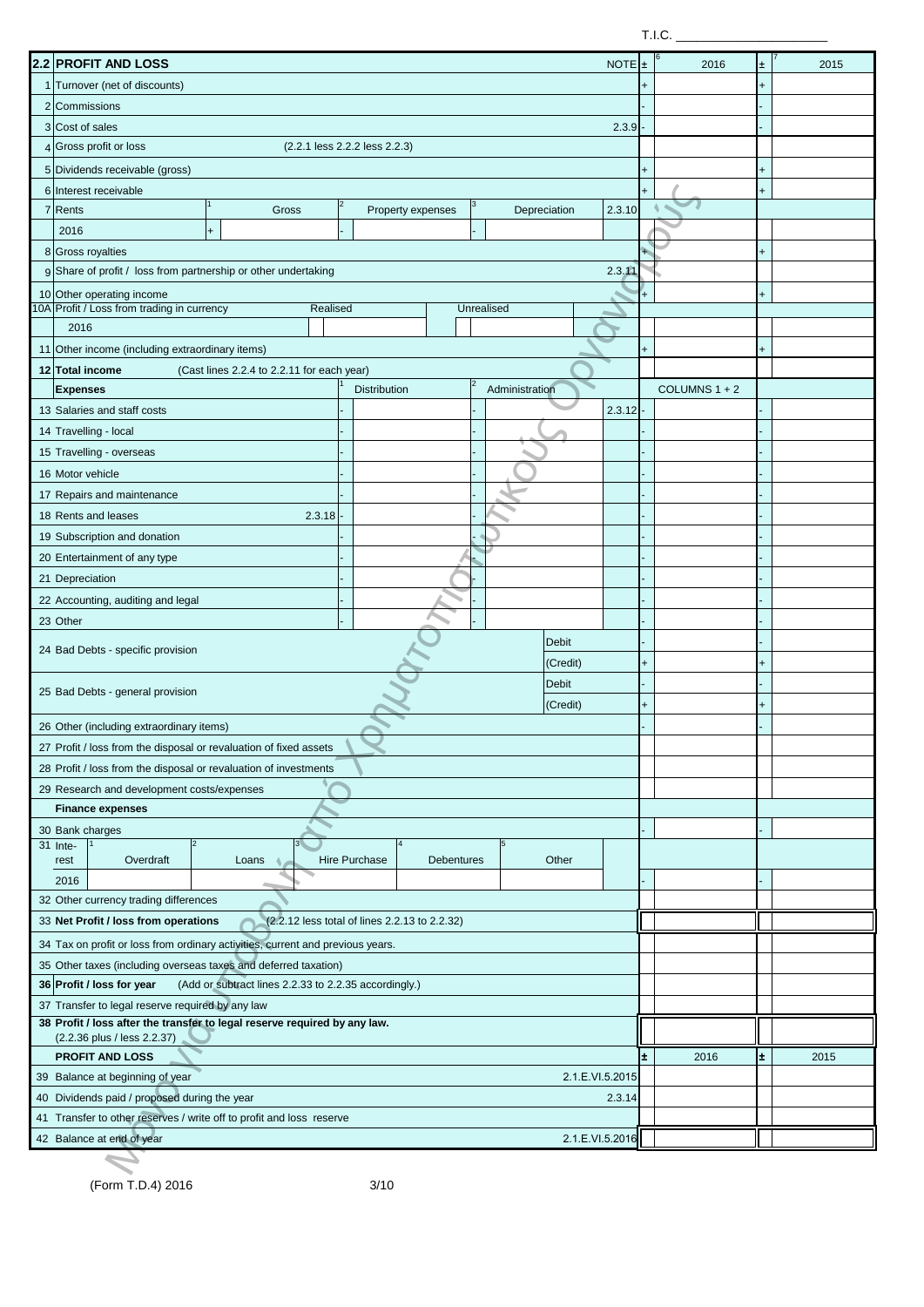|  | ۰, |
|--|----|

|                |                                        |                                                                                                                                                                 |              |                        |              |                  |              | T.I.C. |                     |              |                         |
|----------------|----------------------------------------|-----------------------------------------------------------------------------------------------------------------------------------------------------------------|--------------|------------------------|--------------|------------------|--------------|--------|---------------------|--------------|-------------------------|
| 2.3            |                                        | <b>NOTES TO THE ACCOUNTS</b>                                                                                                                                    |              |                        |              |                  |              |        |                     |              |                         |
|                |                                        | (Notes 1 to 9, 12 and 17 relate to the accounting year. Notes 10, 13 to 16 and 18 relate to the tax year. Note 11 relates to                                    |              |                        |              |                  |              |        |                     |              | Tick wherever necessary |
|                | both)                                  |                                                                                                                                                                 |              |                        |              |                  |              |        |                     |              |                         |
| 2.3.1          |                                        | <b>IMMOVABLE PROPERTY IN THE REPUBLIC INCLUDED IN THE COMPANY'S ASSETS</b>                                                                                      |              |                        |              |                  |              |        |                     |              |                         |
|                |                                        | (LAND, BUILDINGS AND LEASES)                                                                                                                                    |              |                        |              |                  | 2016         |        |                     | 2015         |                         |
| Cost           |                                        | at beginning of year                                                                                                                                            |              |                        |              |                  |              |        |                     |              |                         |
|                |                                        | $\overline{a}$ additions<br>3                                                                                                                                   |              |                        |              |                  |              |        |                     |              |                         |
|                |                                        | deductions                                                                                                                                                      |              |                        |              |                  |              |        |                     |              |                         |
|                |                                        | $4$ at the year end                                                                                                                                             |              |                        |              |                  |              |        |                     |              |                         |
|                | $\frac{5}{5}$ Sales Proceeds           | in the case of disposals                                                                                                                                        |              |                        |              |                  |              |        |                     |              |                         |
| 6<br>Titles of | ownership:                             | Is there any immovable property in the accounts that is registered in the name of<br>the directors, shareholders or related and connected companies or persons? |              |                        |              |                  | <b>YES</b>   |        | <b>NO</b>           | <b>YES</b>   | <b>NO</b>               |
|                |                                        | Land etc Gifted from shareholders included in additions                                                                                                         |              |                        |              |                  |              |        |                     |              |                         |
| 8              |                                        | Land etc Gifted to shareholders included in deductions                                                                                                          |              |                        |              |                  |              |        |                     |              |                         |
| 2.3.2          |                                        | SHARES IN CYPRUS PRIVATE COMPANIES INCLUDED IN THE COMPANY'S ASSETS                                                                                             |              |                        |              |                  |              |        |                     |              |                         |
|                |                                        |                                                                                                                                                                 |              |                        |              |                  | 2016         |        |                     | 2015         |                         |
| Cost           |                                        | at beginning of year                                                                                                                                            |              |                        |              |                  |              |        |                     |              |                         |
|                |                                        | additions                                                                                                                                                       |              |                        |              |                  |              |        |                     |              |                         |
|                |                                        | deductions                                                                                                                                                      |              |                        |              |                  |              |        |                     |              |                         |
|                |                                        | at the year end                                                                                                                                                 |              |                        |              |                  |              |        |                     |              |                         |
|                | $\overline{\frac{5}{}}$ Sales Proceeds | in the case of disposals                                                                                                                                        |              |                        |              |                  |              |        |                     |              |                         |
| $6$ Titles of  |                                        | Are there any shares in the accounts that are registered in the name of the                                                                                     |              |                        |              |                  | <b>YES</b>   |        | <b>NO</b>           | <b>YES</b>   | <b>NO</b>               |
|                | ownership:                             | directors, shareholders or related and connected companies or persons?                                                                                          |              |                        |              |                  |              |        |                     |              |                         |
| 2.3.3          | <b>STOCKS</b>                          |                                                                                                                                                                 |              |                        |              |                  |              |        |                     |              |                         |
|                |                                        | <sup>1</sup> Was a physical stock count performed at the end of the year?                                                                                       |              |                        |              |                  |              |        | N/A                 | <b>YES</b>   | N <sub>O</sub>          |
| $\overline{2}$ | <b>Stock Valuation Method</b>          |                                                                                                                                                                 |              |                        |              |                  |              |        |                     |              |                         |
|                |                                        | First in first out                                                                                                                                              |              | Last in first out      |              |                  |              |        | <b>Average Cost</b> |              | Other                   |
|                |                                        | $3$ Do you use lower of cost and net realizable value?                                                                                                          |              |                        |              |                  |              |        |                     | <b>YES</b>   | <b>NO</b>               |
|                |                                        |                                                                                                                                                                 |              |                        |              |                  |              |        |                     |              |                         |
|                |                                        | $4$ Is there a change in the method used from the previous year?                                                                                                |              |                        |              |                  |              |        |                     | <b>YES</b>   | N <sub>O</sub>          |
| 2.3.4          |                                        | BALANCES WITH GROUP COMPANIES (as defined in section 13(8)(b-d))                                                                                                |              |                        |              |                  |              |        |                     |              |                         |
|                |                                        | The debit and credit balances must NOT be offset with                                                                                                           |              | Trading                |              | Financial        |              | Other  |                     |              | Total                   |
| each other.    |                                        | <sup>1</sup> Balance at beginning of year                                                                                                                       | <b>Debit</b> | Credit                 | <b>Debit</b> | Credit           | Debit        |        | Credit              | Debit        | Credit                  |
|                |                                        |                                                                                                                                                                 |              |                        |              |                  |              |        |                     |              |                         |
| 3              | $\overline{2}$ Balance at end of year  |                                                                                                                                                                 |              |                        |              |                  |              |        |                     |              |                         |
|                |                                        | Interest receivable (Dr) and payable (Cr)                                                                                                                       |              |                        |              |                  |              |        |                     |              |                         |
|                |                                        | which was recognised in the profit and loss.                                                                                                                    |              |                        |              |                  |              |        |                     |              |                         |
|                |                                        | 4 Are the transactions, including interest, at                                                                                                                  | <b>YES</b>   | PARTIALLY<br><b>NO</b> | <b>YES</b>   | NO<br>PARTIALLY  | <b>YES</b>   |        | NO.<br>PARTIALLY    |              |                         |
|                | market price?                          |                                                                                                                                                                 |              |                        |              |                  |              |        |                     |              |                         |
| 2.3.5          |                                        | BALANCES WITH OTHER RELATED, SUBSIDIARY AND OTHER UNDERTAKINGS<br>The debit and credit balances must NOT be offset with                                         |              | Trading                |              | Financial        |              | Other  |                     |              | Total                   |
| each other.    |                                        |                                                                                                                                                                 | <b>Debit</b> | Credit                 | <b>Debit</b> | Credit           | <b>Debit</b> |        | Credit              | <b>Debit</b> | Credit                  |
|                |                                        | <sup>1</sup> Balance at beginning of year                                                                                                                       |              |                        |              |                  |              |        |                     |              |                         |
|                | $\overline{a}$ Balance at end of year  |                                                                                                                                                                 |              |                        |              |                  |              |        |                     |              |                         |
| 3              |                                        |                                                                                                                                                                 |              |                        |              |                  |              |        |                     |              |                         |
|                |                                        | Interest receivable (Dr) and payable (Cr)<br>which was recognised in the profit and loss.                                                                       |              |                        |              |                  |              |        |                     |              |                         |
|                |                                        | 4 Are the transactions, including interest, at                                                                                                                  |              |                        |              |                  |              |        |                     |              |                         |
|                | market price?                          |                                                                                                                                                                 | YES          | PARTIALLY<br>NO        | <b>YES</b>   | PARTIALLY<br>NO  | YES          |        | PARTIALLY<br>NO     |              |                         |
| 2.3.6          |                                        | OTHER NON TRADING DEBTORS AND CREDITORS                                                                                                                         |              |                        |              |                  |              |        |                     |              |                         |
|                |                                        | The debit and credit balances must NOT be offset with                                                                                                           |              | Trading                |              | Financial        |              | Other  |                     |              | Total                   |
| each other.    |                                        |                                                                                                                                                                 | <b>Debit</b> | Credit                 | Debit        | Credit           | Debit        |        | Credit              | Debit        | Credit                  |
|                |                                        | <sup>1</sup> Balance at beginning of year                                                                                                                       |              |                        |              |                  |              |        |                     |              |                         |
|                | $\overline{2}$ Balance at end of year  |                                                                                                                                                                 |              |                        |              |                  |              |        |                     |              |                         |
| $\overline{3}$ |                                        | Interest receivable (Dr) and payable (Cr)                                                                                                                       |              |                        |              |                  |              |        |                     |              |                         |
|                |                                        | which was recognised in the profit and loss.                                                                                                                    |              |                        |              |                  |              |        |                     |              |                         |
|                |                                        | 4 Are the transactions, including interest, at                                                                                                                  |              |                        |              |                  |              |        |                     |              |                         |
|                | market price?                          |                                                                                                                                                                 | YES          | NO<br>PARTIALLY        | <b>YES</b>   | PARTIALLY<br>NO  | YES          |        | PARTIALLY<br>VO     |              |                         |
| 2.3.7          |                                        | BALANCES OF DIRECTORS AND SHAREHOLDERS (Individuals) as per Articles 5(1)(g) and 5(2)(g) of 118/2002-210/2016                                                   |              |                        |              |                  |              |        |                     |              |                         |
|                |                                        | The debit and credit balances must NOT be offset with                                                                                                           |              | Trading                |              | Financial        |              | Other  |                     |              | Total                   |
| each other.    |                                        |                                                                                                                                                                 | <b>Debit</b> | Credit                 | <b>Debit</b> | Credit           | <b>Debit</b> |        | Credit              | Debit        | Credit                  |
|                |                                        | Balance at beginning of year                                                                                                                                    |              |                        |              |                  |              |        |                     |              |                         |
|                | <sup>2</sup> Balance at end of year    |                                                                                                                                                                 |              |                        |              |                  |              |        |                     |              |                         |
| 3              |                                        | Interest receivable (Dr) and payable (Cr)                                                                                                                       |              |                        |              |                  |              |        |                     |              |                         |
|                |                                        | which was recognised in the profit and loss.                                                                                                                    |              |                        |              |                  |              |        |                     |              |                         |
|                |                                        | 4 Are the transactions, including interest, at                                                                                                                  | <b>YES</b>   | PARTIALLY<br>NO        | <b>YES</b>   | PARTIALLY<br>NO. | <b>YES</b>   |        | PARTIALLY<br>NO.    |              |                         |
|                | market price?                          |                                                                                                                                                                 |              |                        |              |                  |              |        |                     |              |                         |

(Form T.D.4) 2016 4/10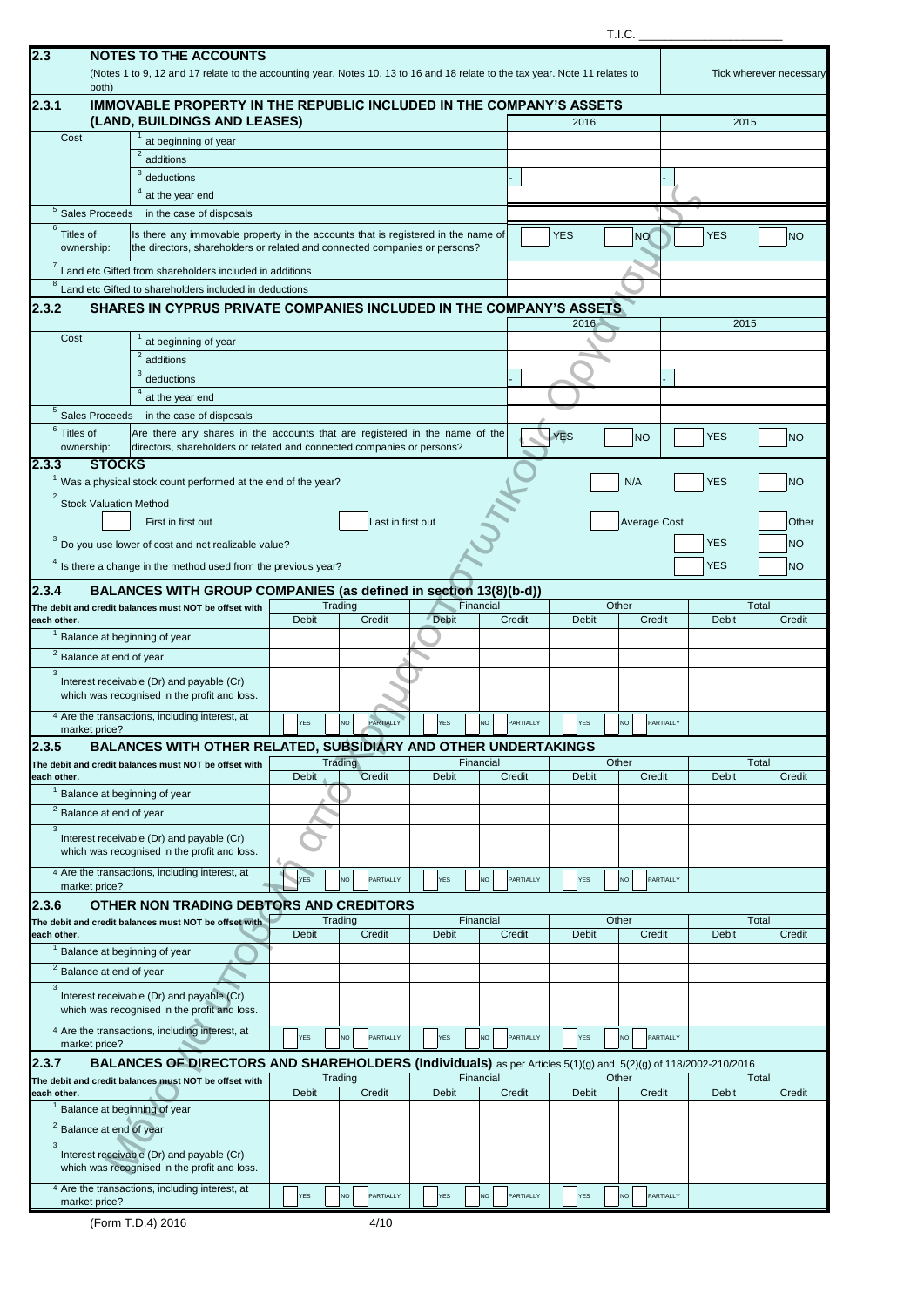$T.I.C.$ 

|                                |                                                                                                                                                     | $5$ Analysis of balances of directors / shareholders (compulsoty for categories 42,43 and 47) |               |                        |           |                                               |               |                              |                     |                           |            |                                                     |
|--------------------------------|-----------------------------------------------------------------------------------------------------------------------------------------------------|-----------------------------------------------------------------------------------------------|---------------|------------------------|-----------|-----------------------------------------------|---------------|------------------------------|---------------------|---------------------------|------------|-----------------------------------------------------|
|                                |                                                                                                                                                     |                                                                                               |               |                        |           |                                               |               |                              |                     |                           |            |                                                     |
|                                |                                                                                                                                                     | NAME OF SHAREHOLDER / DIRECTOR                                                                |               | $E.*$                  |           | COD T.I.C./ID. No. / PASSPORT<br>No. / A.R.C. |               | <b>Balance</b>               |                     | <b>Balance</b>            |            | Benefit deemed (Articles<br>$5(1)(q)$ and $5(2)(q)$ |
|                                |                                                                                                                                                     |                                                                                               |               |                        |           |                                               |               | 1/1/2016                     |                     | 31/12/2016                |            |                                                     |
| $\mathbf{1}$<br>$\overline{2}$ |                                                                                                                                                     |                                                                                               |               |                        |           |                                               |               |                              |                     |                           |            |                                                     |
| 3                              |                                                                                                                                                     |                                                                                               |               |                        |           |                                               |               |                              |                     |                           |            |                                                     |
|                                |                                                                                                                                                     |                                                                                               |               |                        |           |                                               | Total         |                              |                     |                           |            |                                                     |
|                                | Code<br>11.                                                                                                                                         | T.I.C. of individual                                                                          |               | 2 ID number            |           |                                               |               |                              |                     |                           |            |                                                     |
| 2.3.8                          |                                                                                                                                                     | 4 Passport number / ARC number<br><b>ACCOUNTING PERIOD FROM</b>                               |               |                        |           |                                               |               |                              |                     |                           |            |                                                     |
|                                |                                                                                                                                                     |                                                                                               |               | <b>DD</b>              | <b>MM</b> | <b>YYYY</b>                                   |               | <b>TO</b>                    | <b>DD</b>           | YYYY<br><b>MM</b>         |            |                                                     |
|                                |                                                                                                                                                     |                                                                                               |               |                        |           |                                               |               |                              |                     |                           |            |                                                     |
|                                | If the period of accounts falls into 2 different tax years the profit must be time apportioned into the relevant tax years in the tax computations. |                                                                                               |               |                        |           |                                               |               |                              |                     |                           |            |                                                     |
| 2.3.9                          |                                                                                                                                                     | <b>COST OF SALES AND WORK IN PROGRESS</b>                                                     |               |                        |           |                                               |               |                              |                     |                           |            |                                                     |
|                                |                                                                                                                                                     |                                                                                               |               |                        |           |                                               |               |                              | 2016                |                           |            | 2015                                                |
|                                |                                                                                                                                                     |                                                                                               |               |                        |           |                                               | materials     |                              | work in progress    | finished goods            |            |                                                     |
|                                | <sup>1</sup> Opening stock                                                                                                                          |                                                                                               |               |                        |           |                                               |               |                              |                     |                           |            |                                                     |
|                                | $\frac{2}{3}$ Purchases for year                                                                                                                    |                                                                                               |               |                        |           |                                               |               |                              |                     |                           |            |                                                     |
|                                | $\overline{3}$ Labour (As Part 2.3.12)                                                                                                              |                                                                                               |               |                        |           |                                               |               |                              |                     |                           |            |                                                     |
|                                | $4$ Subcontractors                                                                                                                                  |                                                                                               |               |                        |           |                                               |               |                              |                     |                           |            |                                                     |
|                                | $5$ Finance Expenses                                                                                                                                |                                                                                               |               |                        |           |                                               |               |                              |                     |                           |            |                                                     |
|                                | $6$ Depreciation                                                                                                                                    |                                                                                               |               |                        |           |                                               |               |                              |                     |                           |            |                                                     |
|                                | $7$ Other                                                                                                                                           |                                                                                               |               |                        |           |                                               |               |                              |                     |                           |            |                                                     |
|                                | <sup>8</sup> From Materials / Work in Progress                                                                                                      |                                                                                               |               |                        |           |                                               |               |                              |                     |                           |            |                                                     |
|                                | <sup>9</sup> Closing Stock                                                                                                                          |                                                                                               |               |                        |           |                                               |               |                              |                     |                           |            |                                                     |
|                                | <sup>10</sup> To Work in progress / Finished goods / Cost of sales                                                                                  |                                                                                               |               |                        |           |                                               |               |                              |                     |                           |            |                                                     |
|                                | 2.3.10 INCOME FROM THE RENTING OR OTHER COMMERCIAL USE OF A BUILDING UNDER PERSERVATION ORDER                                                       |                                                                                               |               |                        |           |                                               |               |                              |                     |                           |            |                                                     |
|                                |                                                                                                                                                     |                                                                                               |               |                        |           |                                               |               |                              |                     |                           |            |                                                     |
|                                | REG. NO.                                                                                                                                            | <b>PROTECTION ORDER</b>                                                                       |               | <b>RECOGNISED AREA</b> |           |                                               | <b>INCOME</b> |                              |                     | <b>RENOVATION COST</b>    |            | <b>SUBSIDIES GRANTED</b>                            |
|                                |                                                                                                                                                     |                                                                                               |               |                        |           |                                               |               |                              |                     |                           |            |                                                     |
| $\sqrt{2}$                     |                                                                                                                                                     |                                                                                               |               |                        |           |                                               |               |                              |                     |                           |            |                                                     |
| 3                              |                                                                                                                                                     |                                                                                               |               |                        |           |                                               |               |                              |                     |                           |            |                                                     |
|                                | 2.3.11                                                                                                                                              | <b>INCOME FROM PARTNERSHIPS AND JOINT VENTURES</b>                                            |               |                        |           |                                               |               |                              |                     |                           |            |                                                     |
|                                |                                                                                                                                                     | CODE (column 2) - 1 Cyprus tax resident, 2 Foreign tax resident                               |               |                        |           |                                               |               |                              |                     |                           |            |                                                     |
|                                |                                                                                                                                                     |                                                                                               |               |                        |           |                                               |               | <b>TAXABLE PROFIT / LOSS</b> |                     |                           |            |                                                     |
|                                | PARTNERSHIP / JOINT                                                                                                                                 | CODE                                                                                          | <b>T.I.C.</b> |                        |           | PROFIT / LOSS as per                          |               | before capital allowances    |                     | <b>CAPITAL ALLOWANCES</b> |            | <b>BALANCING ADDITION /</b>                         |
|                                | <b>VENTURE NAME</b>                                                                                                                                 |                                                                                               |               |                        |           | the profit and loss                           |               | and balancing deductions /   |                     |                           |            | <b>DEDUCTION</b>                                    |
|                                |                                                                                                                                                     |                                                                                               |               |                        |           |                                               |               | additions                    |                     |                           |            |                                                     |
| 1                              |                                                                                                                                                     |                                                                                               |               |                        |           |                                               |               |                              |                     |                           |            |                                                     |
| $\overline{\mathbf{c}}$        |                                                                                                                                                     |                                                                                               |               |                        |           |                                               |               |                              |                     |                           |            |                                                     |
| 3                              |                                                                                                                                                     |                                                                                               |               |                        |           |                                               |               |                              |                     |                           |            |                                                     |
|                                | 2.3.12                                                                                                                                              | PERSONNEL AND LABOUR COSTS                                                                    |               |                        |           |                                               |               |                              | 2016                |                           |            | 2015                                                |
|                                |                                                                                                                                                     |                                                                                               |               |                        |           |                                               | Cost of sales |                              | <b>Distribution</b> | Administration            |            | Total                                               |
|                                | <sup>1</sup> Directors salaries                                                                                                                     |                                                                                               |               |                        |           |                                               |               |                              |                     |                           |            |                                                     |
|                                | <sup>2</sup> Other salaries and wages                                                                                                               |                                                                                               |               |                        |           |                                               |               |                              |                     |                           |            |                                                     |
|                                |                                                                                                                                                     | 3 Benefits in kind (including bonuses and contributions to the holidays                       |               |                        |           |                                               |               |                              |                     |                           |            |                                                     |
|                                | fund)                                                                                                                                               | <sup>4</sup> Employers' contributions to approved provident funds.                            |               |                        |           |                                               |               |                              |                     |                           |            |                                                     |
|                                |                                                                                                                                                     | <sup>5</sup> Employers' contributions to non-approved provident funds.                        |               |                        |           |                                               |               |                              |                     |                           |            |                                                     |
|                                |                                                                                                                                                     | <sup>6</sup> Employers' contributions to other funds (social insurance, medical               |               |                        |           |                                               |               |                              |                     |                           |            |                                                     |
|                                | $etc.$ )                                                                                                                                            |                                                                                               |               |                        |           |                                               |               |                              |                     |                           |            |                                                     |
|                                | <sup>7</sup> Payments on retirement                                                                                                                 |                                                                                               |               |                        |           |                                               |               |                              |                     |                           |            |                                                     |
|                                | $8$ Other                                                                                                                                           |                                                                                               |               |                        |           |                                               |               |                              |                     |                           |            |                                                     |
|                                | <sup>9</sup> As per profit and loss                                                                                                                 |                                                                                               |               |                        |           |                                               |               |                              |                     |                           |            |                                                     |
|                                | <sup>10</sup> Number of employees in each category                                                                                                  |                                                                                               |               |                        |           |                                               |               |                              |                     |                           |            |                                                     |
|                                | <sup>11</sup> Amounts included in 1 - 3 above and are not included in an employers<br>return in the Republic                                        |                                                                                               |               |                        |           |                                               |               |                              |                     |                           |            |                                                     |
|                                | <sup>12</sup> Deemed benefit on debit balances of shareholders and directors                                                                        |                                                                                               |               |                        |           |                                               |               |                              |                     |                           |            |                                                     |
|                                | (Articles 5(1)(g) and 5(2)(g) of 118/2002-210/2016)<br>13                                                                                           |                                                                                               |               |                        |           |                                               |               |                              |                     |                           |            |                                                     |
|                                |                                                                                                                                                     | Benefit in kind of shareholders and directors                                                 |               |                        |           |                                               |               |                              |                     |                           |            |                                                     |
|                                | <sup>14</sup> Does the company offer any benefits in kind, such as use of car, house etc that is not reflected above?                               |                                                                                               |               |                        |           |                                               |               |                              |                     |                           | <b>YES</b> | <b>NO</b>                                           |
|                                | 15 If YES has the company declared this benefit in the employer's declaration and / or form I.R.63 of its employees?                                |                                                                                               |               |                        |           |                                               |               |                              |                     |                           | <b>YES</b> | <b>NO</b>                                           |
|                                | 16 Are the amounts declared in this part included in the employer's declaration IR7 (bearing in mind your answer to Parts 2.3.12.11 to              |                                                                                               |               |                        |           |                                               |               |                              |                     |                           | <b>YES</b> | <b>NO</b>                                           |
|                                | $2.3.12.13$ ?                                                                                                                                       |                                                                                               |               |                        |           |                                               |               |                              |                     |                           |            |                                                     |
|                                | If you have answered NO to question 16 then you must submit an additional employer's return concurrently with this declaration                      |                                                                                               |               |                        |           |                                               |               |                              |                     |                           |            |                                                     |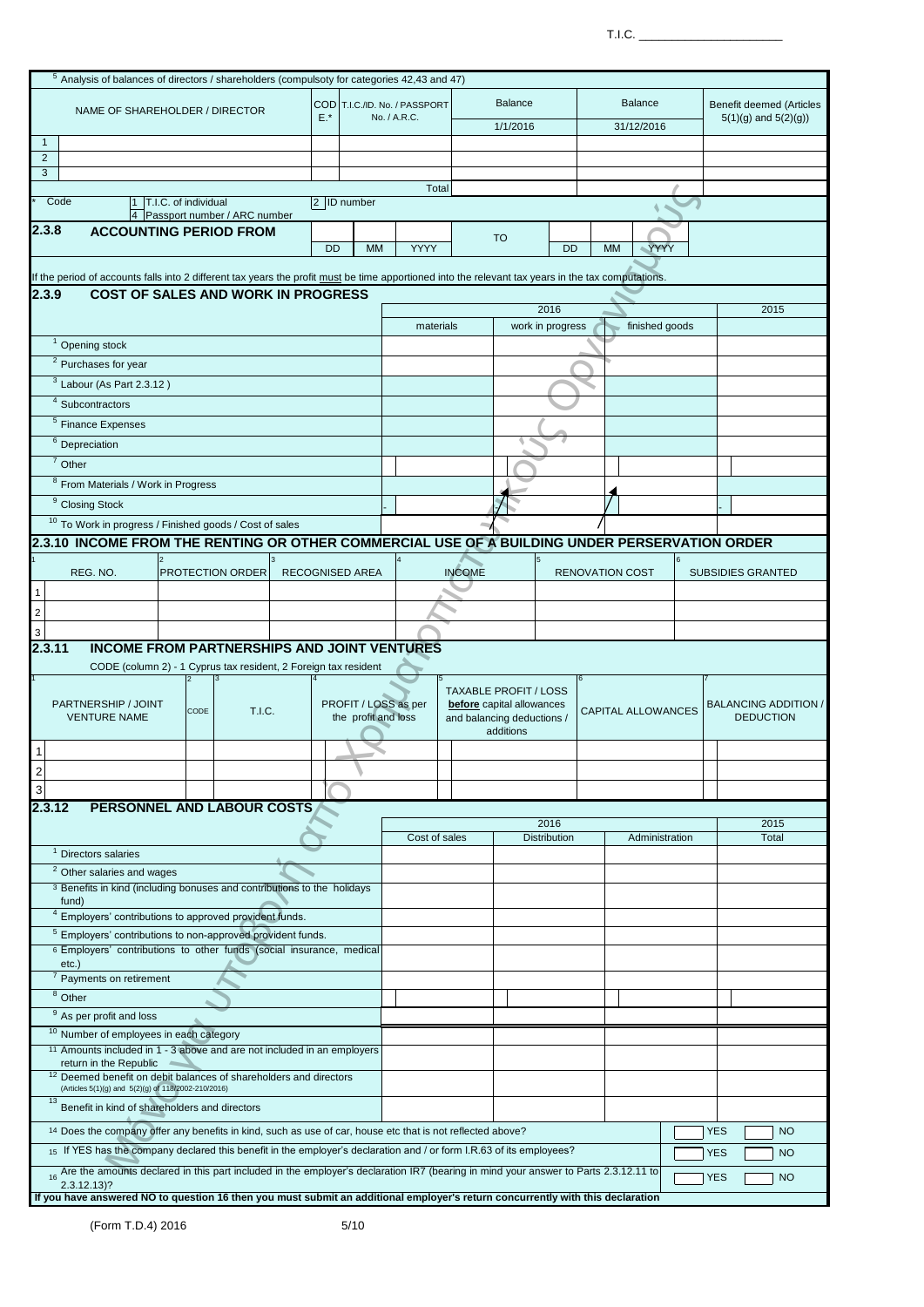|                     |                                             |                                                                             |                                                                                                                             |                                                                                                            |                                                                                                                                                                                                                             |                                  |                                                                                              |      | T.I.C.                                                             |                |                                             |            |                              |                                                  |
|---------------------|---------------------------------------------|-----------------------------------------------------------------------------|-----------------------------------------------------------------------------------------------------------------------------|------------------------------------------------------------------------------------------------------------|-----------------------------------------------------------------------------------------------------------------------------------------------------------------------------------------------------------------------------|----------------------------------|----------------------------------------------------------------------------------------------|------|--------------------------------------------------------------------|----------------|---------------------------------------------|------------|------------------------------|--------------------------------------------------|
| 2.3.13              |                                             |                                                                             |                                                                                                                             |                                                                                                            | AMOUNTS PAID TO PERSONS RESIDENT ABROAD FOR SERVICES IN THE REPUBLIC AND TAX WITHHELD UNDER                                                                                                                                 |                                  |                                                                                              |      |                                                                    |                |                                             |            |                              |                                                  |
|                     |                                             |                                                                             | ARTICLE 24 OF THE INCOME TAX LAW 118(I)/2002                                                                                |                                                                                                            |                                                                                                                                                                                                                             |                                  | <b>GROSS AMOUNT PAID</b>                                                                     |      | <b>RETAINED AMOUNT</b>                                             | PAID TO TD     |                                             |            | RETAINED AMOUNT DUE<br>TO TD |                                                  |
|                     |                                             |                                                                             | 1 FOR ROYALTIES, USE OF LICENCES, COMPENSATIONS ETC.(ARTICLE 21) - 10%                                                      |                                                                                                            |                                                                                                                                                                                                                             |                                  |                                                                                              |      |                                                                    |                |                                             |            |                              |                                                  |
|                     |                                             |                                                                             | <sup>2</sup> FOR FILM RENTALS FOR THE SHOWING OF MOVIES ETC. (ARTICLE 22) - 5%                                              |                                                                                                            |                                                                                                                                                                                                                             |                                  |                                                                                              |      |                                                                    |                |                                             |            |                              |                                                  |
|                     | $((ARTICLE 23)) - 10\%$                     |                                                                             | 3 TO PROFESSIONALS, ARTISTS AND OTHER PERSONS WHO PROVIDE ENTERTAINMENT                                                     |                                                                                                            |                                                                                                                                                                                                                             |                                  |                                                                                              |      |                                                                    |                |                                             |            |                              |                                                  |
|                     |                                             | AND OTHER (ARTICLE 23A) - 5%                                                |                                                                                                                             |                                                                                                            | <sup>4</sup> FOR SERVICES RELATING TO MINING, EXPLORATION OR EXPLOITATION OF THE SHELF, THE<br>SUBSOIL OR NATURAL RESOURCES, AND THE INSTALLATION AND OPERATION OF PIPELINES                                                |                                  |                                                                                              |      |                                                                    |                |                                             |            |                              |                                                  |
|                     |                                             |                                                                             | 2.3.14 DIVIDENDS PAID OR PROPOSED DURING 2016                                                                               |                                                                                                            |                                                                                                                                                                                                                             |                                  |                                                                                              |      |                                                                    |                |                                             |            |                              |                                                  |
|                     | YEAR OF<br><b>ACQUISITION</b><br>OF PROFITS | DATE OF PAYMENT                                                             | <sup>3</sup> % SHAREHOLDERS<br>- INDIVIDUALS (ON<br>PAYMENT DATE)*                                                          | <sup>4</sup> % SHAREHOLDERS<br>SUBJECT TO DEEMED SUBJECT TO DEEMED<br>- LEGAL PERSONS<br>(ON PAYMENT DATE) | <b>GROSS DIVIDEND</b>                                                                                                                                                                                                       | <b>TO SPECIAL</b><br>(CODE 0623) | <b>GROSS DIVIDEND THAT</b><br>HAS BEEN SUBJECTED<br><b>CONTRIBUTION FOR</b><br>DEFENCE (SCD) | €    | <b>SCD THAT ARISES</b><br>@17%<br>$((5 \times 3) - 6) \times 17\%$ |                | <sup>8</sup> SCD PAID WITH CODE<br>603<br>€ |            | €                            | 9 SCD DUE ON<br><b>DIVIDENDS PAID</b><br>$(7-8)$ |
|                     |                                             |                                                                             |                                                                                                                             |                                                                                                            |                                                                                                                                                                                                                             |                                  |                                                                                              |      |                                                                    |                |                                             |            |                              |                                                  |
| $\overline{2}$<br>3 |                                             |                                                                             |                                                                                                                             |                                                                                                            |                                                                                                                                                                                                                             |                                  |                                                                                              |      |                                                                    |                |                                             |            |                              |                                                  |
|                     |                                             |                                                                             |                                                                                                                             |                                                                                                            |                                                                                                                                                                                                                             |                                  |                                                                                              |      |                                                                    |                |                                             |            |                              |                                                  |
|                     |                                             |                                                                             | LESS PROPOSED DIVIDENDS OF PREVIOUS YEARS THAT WERE PAID<br>PLUS DIVIDEND PROPOSED DURING 2016 AND NOT PAID DURING THE YEAR |                                                                                                            |                                                                                                                                                                                                                             |                                  |                                                                                              |      |                                                                    |                |                                             |            |                              |                                                  |
|                     |                                             |                                                                             | TOTAL (column 5 must agree with 2.2.40)                                                                                     |                                                                                                            | The percentage of individuals that were shareholders and tax resident in Cyprus on the date of payemnt of the dividend. For dividends paid after 15/7/2015 the individuals should also have their domicile in the Republic. |                                  |                                                                                              |      |                                                                    |                |                                             |            |                              |                                                  |
|                     |                                             |                                                                             |                                                                                                                             |                                                                                                            |                                                                                                                                                                                                                             |                                  |                                                                                              |      |                                                                    |                |                                             |            |                              |                                                  |
| 2.3.15              |                                             |                                                                             |                                                                                                                             |                                                                                                            | DO YOU DEAL IN THE AREA OF CONSTRUCTION, DEVELOPMENT OR LAND DEVELOPMENT?                                                                                                                                                   |                                  |                                                                                              |      |                                                                    |                |                                             | <b>YES</b> |                              | <b>NO</b>                                        |
| $\overline{1}$      |                                             |                                                                             | IF YOU HAVE ANSWERED YES, PLEASE ANSWER THE FOLLOWING:                                                                      |                                                                                                            | DO YOU APPLY THE SUBSTANTIALLY COMPLETE METHOD 90% OR THE METHOD OF PERCENTAGE OF COMPLETION 50% FOR THE COMPUTATION OF<br>YOUR TAXABLE INCOME (AS DESCRIBED IN REGULATION 340/89) OR OTHER?                                |                                  |                                                                                              |      |                                                                    |                |                                             |            |                              |                                                  |
|                     | 90%                                         |                                                                             | 50%                                                                                                                         | OTHER, EXPLAIN                                                                                             |                                                                                                                                                                                                                             |                                  |                                                                                              |      |                                                                    |                |                                             |            |                              |                                                  |
| $\overline{2}$      |                                             |                                                                             |                                                                                                                             |                                                                                                            | DOES YOUR ACCOUNTING PROFIT RECOGNITION POLICY DIFFER SIGNIFICANTLY (10%) FROM THE RECOGNITION<br>METHOD USED FOR TAXATION PURPOSES (90% AND 50% AS PER REGULATION 340/89)?                                                 |                                  |                                                                                              |      |                                                                    |                |                                             | <b>YES</b> |                              | NO <sub>1</sub>                                  |
| 3                   |                                             |                                                                             |                                                                                                                             |                                                                                                            | COMPLETE THE FORM OR FORMS FOR DEVELOPMENT PROJECTS, CONSTRUCTION UNDERTAKEN FOR THIRD PARTIES AND SEPARATION OF LAND<br>THAT ARE APPLICABLE IN YOUR CASE (I.R.4 CONST) AND SUBMIT THEM WITH YOUR DECLARATION.              |                                  |                                                                                              |      |                                                                    |                |                                             |            |                              |                                                  |
| 2.3.16              |                                             |                                                                             | <b>METHOD USED FOR ISSUING INVOICES AND RECEIPTS</b>                                                                        |                                                                                                            |                                                                                                                                                                                                                             |                                  |                                                                                              |      |                                                                    |                |                                             |            |                              |                                                  |
|                     | Tick $\sqrt{}$ where appropriate            |                                                                             |                                                                                                                             |                                                                                                            |                                                                                                                                                                                                                             |                                  |                                                                                              |      |                                                                    |                |                                             |            |                              |                                                  |
|                     |                                             |                                                                             | 1. DUPLICATE MANUAL INVOICES AND RECEIPTS                                                                                   |                                                                                                            |                                                                                                                                                                                                                             |                                  | <b>YES</b>                                                                                   |      |                                                                    | <b>NO</b>      |                                             |            |                              |                                                  |
|                     |                                             |                                                                             |                                                                                                                             |                                                                                                            | 2.1 NUMBER OF FISCAL MEMORY DEVICES (Includes electronic cash registers, computerised systems and points of sale (P.O.S.))                                                                                                  |                                  |                                                                                              |      |                                                                    |                |                                             |            |                              |                                                  |
|                     |                                             |                                                                             |                                                                                                                             |                                                                                                            |                                                                                                                                                                                                                             |                                  |                                                                                              |      |                                                                    |                |                                             |            |                              |                                                  |
| INC. NO             |                                             |                                                                             | 2.2 CODE NUMBER OF DEVICE (Fiscal) P.I.224/2010 - attach list<br><b>MODEL NUMBER</b>                                        |                                                                                                            |                                                                                                                                                                                                                             |                                  |                                                                                              |      | FISCAL DEVICE NUMBER                                               |                |                                             |            |                              |                                                  |
| $\mathbf{1}$        |                                             |                                                                             |                                                                                                                             |                                                                                                            |                                                                                                                                                                                                                             |                                  |                                                                                              |      |                                                                    |                |                                             |            |                              |                                                  |
|                     | 3.1 Dormant                                 |                                                                             |                                                                                                                             |                                                                                                            |                                                                                                                                                                                                                             |                                  |                                                                                              |      | 3.2 Year from which Dormant                                        |                |                                             |            |                              |                                                  |
|                     |                                             |                                                                             | 2.3.17 CURRENCY IN WHICH ACCOUNTS ARE KEPT AND TRANSLATED                                                                   |                                                                                                            |                                                                                                                                                                                                                             |                                  |                                                                                              | 2016 |                                                                    |                |                                             | 2015       |                              |                                                  |
|                     |                                             |                                                                             | <sup>1</sup> CURRENCY IN WHICH THE COMPANY'S BOOKS ARE KEPT                                                                 |                                                                                                            |                                                                                                                                                                                                                             |                                  |                                                                                              |      |                                                                    |                |                                             |            |                              |                                                  |
|                     |                                             |                                                                             | 2 EXCHANGE RATE FOR CONVERSION TO EURO                                                                                      |                                                                                                            |                                                                                                                                                                                                                             |                                  | $\epsilon$ 1 =                                                                               |      |                                                                    | $\epsilon$ 1 = |                                             |            |                              |                                                  |
|                     | <b>2.3.18 RENTS PAID</b>                    |                                                                             | 1 Rents paid during 2016 TO NON RESIDENTS of the Republic:-                                                                 |                                                                                                            |                                                                                                                                                                                                                             |                                  |                                                                                              |      |                                                                    |                |                                             |            | 2016                         |                                                  |
|                     |                                             | 1a for assets situated overseas,                                            |                                                                                                                             |                                                                                                            |                                                                                                                                                                                                                             |                                  |                                                                                              |      |                                                                    |                |                                             |            |                              |                                                  |
|                     |                                             | 1b for assets situated in the Republic.                                     |                                                                                                                             |                                                                                                            |                                                                                                                                                                                                                             |                                  |                                                                                              |      |                                                                    |                |                                             |            |                              |                                                  |
|                     |                                             | (complete form I.R.614 An):-                                                | 2 Rents paid during 2016 to RESIDENTS of the Republic                                                                       |                                                                                                            |                                                                                                                                                                                                                             |                                  |                                                                                              |      |                                                                    |                |                                             |            |                              |                                                  |
|                     |                                             | 2a for assets situated overseas,<br>2b for assets situated in the Republic. |                                                                                                                             |                                                                                                            |                                                                                                                                                                                                                             |                                  |                                                                                              |      |                                                                    |                |                                             |            |                              |                                                  |
|                     |                                             |                                                                             | 3 Rents accrued and rents paid included that relate to years prior to or after 2016.                                        |                                                                                                            |                                                                                                                                                                                                                             |                                  |                                                                                              |      |                                                                    |                |                                             |            |                              |                                                  |
|                     |                                             |                                                                             | 4 TOTAL RENTS AS PER PROFIT AND LOSS INCLUDING RENTS IN COST OF SALES                                                       |                                                                                                            |                                                                                                                                                                                                                             |                                  |                                                                                              |      |                                                                    |                |                                             |            |                              |                                                  |
|                     |                                             | (Form T.D.4) 2016                                                           |                                                                                                                             | 6/10                                                                                                       |                                                                                                                                                                                                                             |                                  |                                                                                              |      |                                                                    |                |                                             |            |                              |                                                  |
|                     |                                             |                                                                             |                                                                                                                             |                                                                                                            |                                                                                                                                                                                                                             |                                  |                                                                                              |      |                                                                    |                |                                             |            |                              |                                                  |

Μόνο για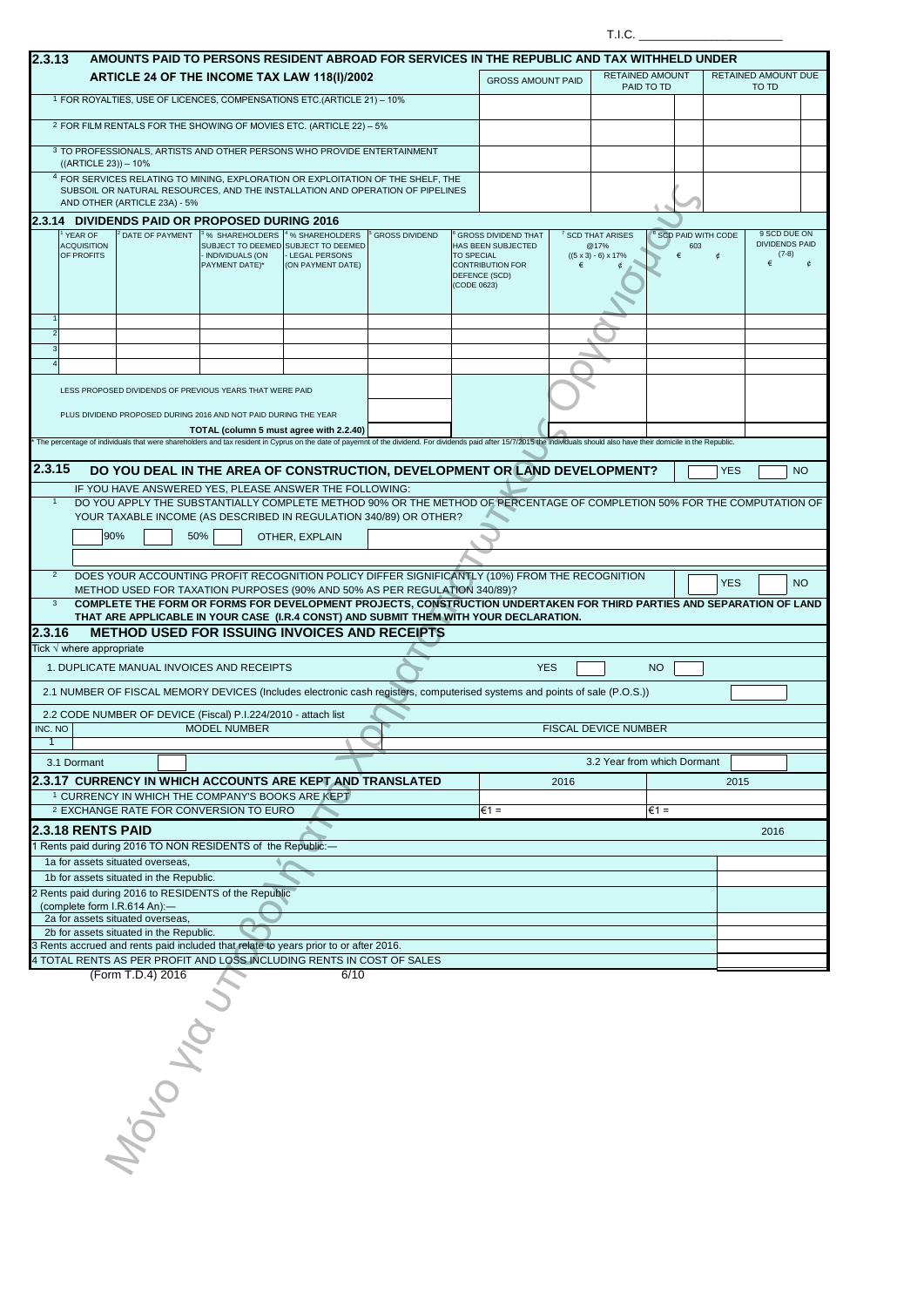|              |                                                                                                                                   | T.I.C.                |                           |
|--------------|-----------------------------------------------------------------------------------------------------------------------------------|-----------------------|---------------------------|
|              |                                                                                                                                   |                       |                           |
|              | <b>PART 3 - COMPUTATION OF TAXABLE INCOME</b>                                                                                     |                       |                           |
| $\mathbf{1}$ | PROFIT / LOSS AS PER PROFIT AND LOSS ACCOUNT BEFORE THE DEDUCTION OF TAX (PART 2.2.33)                                            |                       |                           |
|              | <b>ADJUSTMENTS</b>                                                                                                                | AMOUNTS THAT INCREASE | AMOUNTS THAT DECREASE     |
|              |                                                                                                                                   | TAXABLE INCOME (A)    | <b>TAXABLE INCOME (B)</b> |
| 2            | <b>FIXED ASSETS</b><br>LOSS (A) / PROFIT (B) FROM THE DISPOSAL OF FIXED ASSETS                                                    |                       |                           |
| 3            | LOSS (A)/PROFIT (B) FROM THE REVALUATION OF CURRENT AND FIXED ASSETS                                                              |                       |                           |
| 4            | BALANCING ADDITION (A) /DEDUCTION (B)                                                                                             |                       |                           |
| 5            | DEPRECIATION AND AMORTISATION (INCLUDING GOODWILL) PER PROFIT AND LOSS                                                            |                       |                           |
| 6            | (A)/ CAPITAL ALLOWANCES (B)<br>EXPENSE (A)/ DEPRECIATION (A) PER PROFIT AND LOSS / ALLOWANCES (B) FOR                             |                       |                           |
|              | SCIENTIFIC RESEARCH EXPENSES                                                                                                      |                       |                           |
|              | EXPENSES (A) / DEPRECIATION (A) PER PROFIT AND LOSS / ALLOWANCES (B) FOR<br>PATENTS OR PATENT RIGHTS AND ROYALTIES                |                       |                           |
|              | <b>INCOME ASSESSED ON DIFFERENT BASIS</b>                                                                                         |                       |                           |
| 8            | COLLECTION (A)/ INCREASE IN AMOUNTS DUE (A)/ LOSS (A) / PROFIT (B) FROM THE<br>DISPOSAL OF PATENTS OR PATENT RIGHTS AND ROYALTIES |                       |                           |
| 9            | TIME APPORTIONMENT OF PROFIT / LOSS FOR YEARS THAT DO NOT END AT 31/12                                                            |                       |                           |
| 10           | TAXABLE LOSS (A) / INCOME (B) ASSESSED ON A DIFFERENT BASIS FROM THAT OF THE                                                      |                       |                           |
|              | PROFIT AND LOSS                                                                                                                   |                       |                           |
| 11           | BENEFIT FROM TRANSACTIONS FALLING UNDER ARTICLE 33                                                                                |                       |                           |
|              | <b>INCOME THAT IS EXEMPT</b>                                                                                                      |                       |                           |
|              | 12 DIVIDENDS                                                                                                                      |                       |                           |
|              | 13 INTEREST THAT IS EXEMPT                                                                                                        |                       |                           |
|              | 14 EXTRAORDINARY ITEMS THAT ARE NOT TAXABLE                                                                                       |                       |                           |
|              | 15 LOSS (A)/ PROFIT (B) FROM PRESERVED BUILDINGS                                                                                  |                       |                           |
|              | 16 LOSS (A)/ INCOME (B) OF PERMANENT ESTABLISHMENT OVERSEAS                                                                       |                       |                           |
|              | 17 LOSS (A)/ INCOME (B) NOT TAXABLE BY VIRTUE OF DOUBLE TAX AGREEMENT                                                             |                       |                           |
|              | 18 LOSS (A)/ PROFIT (B) FROM THE DISPOSAL OF SHARES IN COMPANIES                                                                  |                       |                           |
|              | 18A PURCHASE OF SHARES OF INNOVATIVE COMPANY                                                                                      |                       |                           |
|              | <b>DISALLOWED EXPENDITURE</b>                                                                                                     |                       |                           |
|              | 19 EXPENSES THAT RELATE TO EXEMPT SOURCES OF INCOME                                                                               |                       |                           |
|              | 20 OTHER EXCHANGE DIFFERENCES                                                                                                     |                       |                           |
|              | 21 LOSS (A) / PROFIT (B) FROM CURRENCY TRADING (irrevocable option)                                                               |                       |                           |
|              | 23 GENERAL PROVISION FOR BAD DEBTS                                                                                                |                       |                           |
|              | 24 GENERAL PROVISION FOR REDUCTION IN THE VALUE OF STOCKS                                                                         |                       |                           |
|              | 25 INTEREST PAYABLE TO ANY GOVERNMENT OR GOVERNMENT ORGANIZATIONS                                                                 |                       |                           |
|              | 26 INTEREST DISALLOWED                                                                                                            |                       |                           |
|              | CONTRIBUTIONS TO FUNDS THAT DO NOT COMPLY WITH THE PROVISIONS OF                                                                  |                       |                           |
| 27           | <b>ARTICLE 14</b>                                                                                                                 |                       |                           |
|              | 28 GIFTS AND DONATIONS                                                                                                            |                       |                           |
|              | 29 LEGAL EXPENSES AND EXPENSES INCURRED TO RAISE CAPITAL                                                                          |                       |                           |
|              | 30 ENTERTAINMENT                                                                                                                  |                       |                           |
|              | 31 FINES AND OTHER DIRECT TAXES THAT ARE NOT ALLOWED                                                                              |                       |                           |
|              | 32A EXPENSES OF PRIVATE MOTOR VEHICLES                                                                                            |                       |                           |
|              | 32B EXPENSES WITH NO SUPPORTING DOCUMENTS i.e. INVOICES, RECEIPTS (ARTICLE 9)                                                     |                       |                           |
|              | 32C PAYROLL COST FOR WHICH NO RELEVANT CONTRIBUTIONS WERE PAID (ARTICLE 9)                                                        |                       |                           |
|              | <b>OTHER</b>                                                                                                                      |                       |                           |
|              | 32D INTEREST DEDUCTION ON NEW CAPITAL OF COMPANY (NID)                                                                            |                       |                           |
| 33           |                                                                                                                                   |                       |                           |
| 34<br>35     |                                                                                                                                   |                       |                           |
|              | 36 TOTAL ADJUSTMENTS                                                                                                              |                       |                           |
|              |                                                                                                                                   |                       |                           |
|              | 37 TAXABLE INCOME / LOSS FOR YEAR (±)                                                                                             |                       |                           |
|              | 38 IF YOU HAVE A RULING / RULINGS DECLARE THE DATE/S OF ISSUE                                                                     |                       |                           |
|              | (Form T.D.4) 2016<br>7/10                                                                                                         |                       |                           |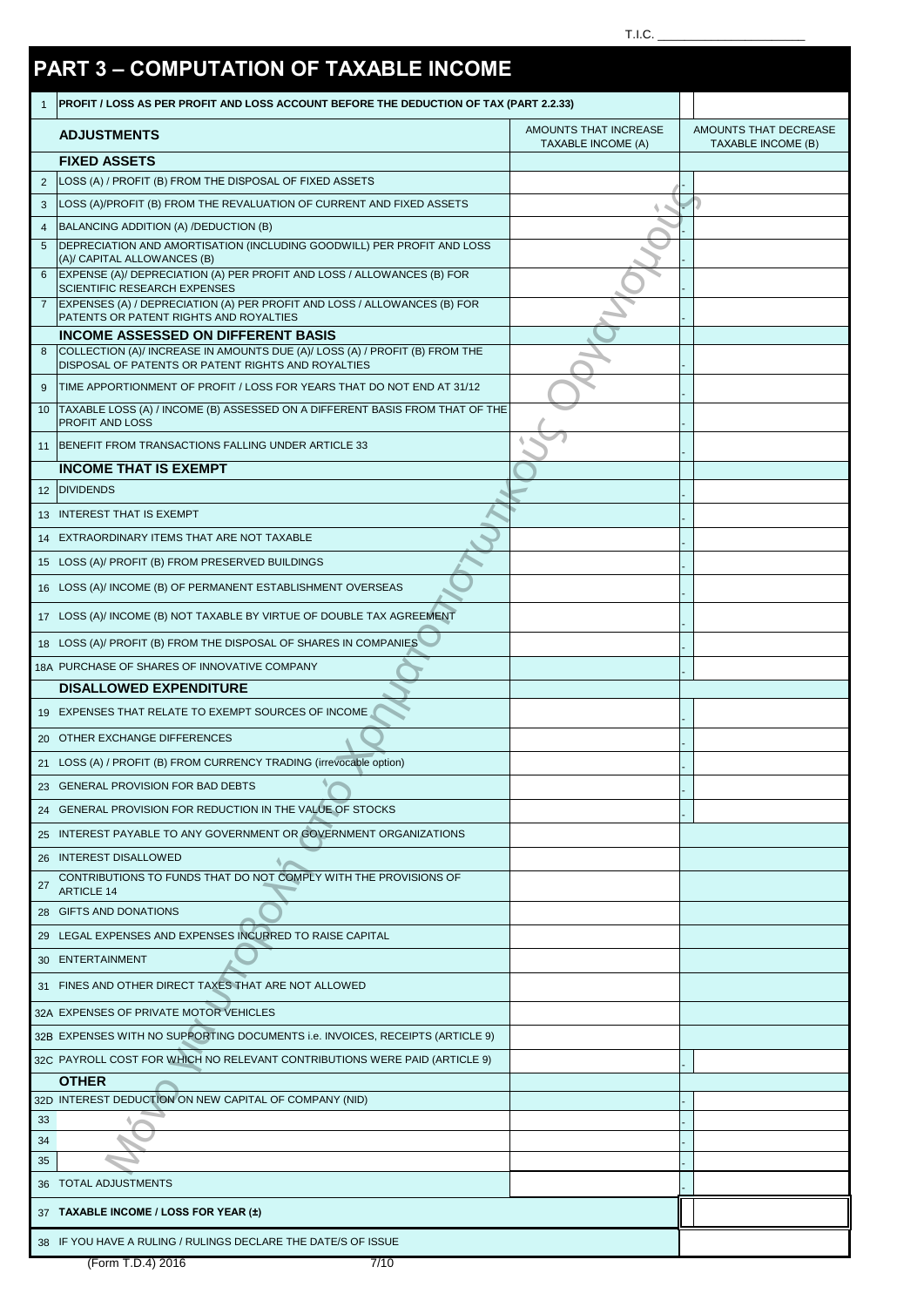| PART 4 - COMPUTATION OF CORPORATE TAX                                                                                                                 |                    |                                                                          |                                           |              |   |                                                                                                                                |
|-------------------------------------------------------------------------------------------------------------------------------------------------------|--------------------|--------------------------------------------------------------------------|-------------------------------------------|--------------|---|--------------------------------------------------------------------------------------------------------------------------------|
| <b>4.1 TAXABLE INCOME FOR THE YEAR</b>                                                                                                                |                    | deduction of prior year losses and the surrendering of losses of groups. |                                           |              |   | The total of column C below must be equal to the Profit / Loss in accordance with the computation of taxable income before the |
|                                                                                                                                                       |                    |                                                                          | TAXABLE PROFIT / LOSS THAT HAS BEEN       |              |   |                                                                                                                                |
|                                                                                                                                                       |                    |                                                                          | SUBJECT TO TAX OVERSEAS                   |              |   |                                                                                                                                |
| SOURCE OF INCOME                                                                                                                                      |                    | <b>INCOME INCLUDED IN</b><br><b>INCOME FOR THE YEAR</b><br>4.1(C)        | TAX WITHHELD / PAID ON<br>INCOME $4.1(A)$ |              |   | TOTAL TAXABLE INCOME<br>/LOSS                                                                                                  |
| 1 TRADE                                                                                                                                               |                    |                                                                          |                                           |              |   |                                                                                                                                |
| 2 RENTS AFTER THE DEDUCTION OF EXPENSES                                                                                                               |                    |                                                                          |                                           |              |   |                                                                                                                                |
| 3 ROYALTIES, PATENTS OR LICENCES                                                                                                                      |                    |                                                                          |                                           |              |   |                                                                                                                                |
| 4 GOODWILL                                                                                                                                            |                    |                                                                          |                                           |              |   |                                                                                                                                |
| 5 SHIP MANAGEMENT                                                                                                                                     |                    |                                                                          |                                           |              |   |                                                                                                                                |
| 6 PERMANENT ESTABLISHMENT OVERSEAS                                                                                                                    |                    |                                                                          |                                           |              |   |                                                                                                                                |
| 7 ANY OTHER INCOME                                                                                                                                    |                    |                                                                          |                                           |              |   |                                                                                                                                |
|                                                                                                                                                       |                    | PROFIT / LOSS FOR THE YEAR (as per PART 3.37)                            |                                           |              |   |                                                                                                                                |
| 4.2 LOSSES                                                                                                                                            |                    |                                                                          |                                           |              |   |                                                                                                                                |
| 1 LOSSES BROUGHT FORWARD FROM PREVIOUS YEARS (from 1997 onwards)                                                                                      |                    |                                                                          |                                           |              |   |                                                                                                                                |
| 2 LOSSES NOT CARRIED FORWARD (INCLUDING LOSSES MORE THAN FIVE YEARS)                                                                                  |                    |                                                                          |                                           |              |   |                                                                                                                                |
| 3 DEDUCTION FOR THE LOSS OF PERMANENT ESTABLISHMENT OVERSEAS                                                                                          |                    | <b>BALANCE SHEET</b>                                                     | €                                         |              |   |                                                                                                                                |
| 4 LOSSES SURRENDERED TO YOU FROM                                                                                                                      | T.I.C.             | DATE                                                                     |                                           |              |   |                                                                                                                                |
| 1                                                                                                                                                     |                    |                                                                          |                                           |              |   |                                                                                                                                |
| $\overline{2}$                                                                                                                                        |                    |                                                                          |                                           |              |   |                                                                                                                                |
| 3                                                                                                                                                     |                    |                                                                          |                                           |              |   |                                                                                                                                |
|                                                                                                                                                       |                    |                                                                          |                                           | <b>TOTAL</b> |   |                                                                                                                                |
| 5 LOSSES SURRENDERED BY YOU TO                                                                                                                        | T.I.C.             | <b>BALANCE SHEET</b>                                                     | €                                         |              |   |                                                                                                                                |
|                                                                                                                                                       |                    | <b>DATE</b>                                                              |                                           |              |   |                                                                                                                                |
| 1                                                                                                                                                     |                    |                                                                          |                                           |              |   |                                                                                                                                |
| $\overline{c}$                                                                                                                                        |                    |                                                                          |                                           |              |   |                                                                                                                                |
| $\mathbf{3}$                                                                                                                                          |                    |                                                                          |                                           |              |   |                                                                                                                                |
|                                                                                                                                                       |                    |                                                                          |                                           |              |   |                                                                                                                                |
|                                                                                                                                                       |                    |                                                                          |                                           | <b>TOTAL</b> |   |                                                                                                                                |
| 4.3 TAXABLE INCOME / LOSS TO BE CARRIED FORWARD                                                                                                       |                    |                                                                          | <b>TAXABLE INCOME</b>                     |              |   | <b>TAX</b>                                                                                                                     |
| <b>4.4 COMPUTATION OF TAX</b><br><sup>1</sup> RATE OF TAX 12,5%                                                                                       |                    |                                                                          |                                           |              |   |                                                                                                                                |
| 4.5 TAXES ALREADY PAID AND ADDITIONAL TAX                                                                                                             |                    |                                                                          |                                           |              |   |                                                                                                                                |
| 1 INCOME OF TEMPORARY ASSESSMENT FOR YEAR (whether                                                                                                    |                    |                                                                          | 2 TEMPORARY TAX                           |              |   |                                                                                                                                |
| raised by the Department or yourselves)                                                                                                               |                    |                                                                          |                                           |              |   |                                                                                                                                |
| 3 ADDITIONAL TAX 10% DUE TO LOW ESTIMATION OF TEMPORARY INCOME                                                                                        |                    |                                                                          |                                           |              | + |                                                                                                                                |
| 4 CREDIT CLAIMED IN RESPECT OF FOREIGN TAX (4.8. compulsory)                                                                                          |                    |                                                                          |                                           |              |   |                                                                                                                                |
| 5 CREDIT CLAIMED IN RESPECT OF TAX PAID BY SELF-ASSESSMENT                                                                                            |                    |                                                                          |                                           |              |   |                                                                                                                                |
| 4.6   TAX DUE / (REFUNDABLE)                                                                                                                          |                    |                                                                          |                                           |              |   |                                                                                                                                |
| 4.7 1 GROSS INSURANCE PREMIUMS<br>3 AMOUNTS WITHHELD (Note 2.3.13) THAT ARE DUE                                                                       |                    | 2 TAX AT 1,5%                                                            |                                           |              |   |                                                                                                                                |
| <b>4.8 RECONCILIATION OF FOREIGN TAX</b>                                                                                                              |                    |                                                                          |                                           |              |   |                                                                                                                                |
| FOREIGN TAX CLAIMED ON INCOME THAT HAS BEEN TAXED BASED ON THE ACCRUALS BASIS :-                                                                      |                    |                                                                          | <b>INCOME</b>                             |              |   | <b>FOREIGN TAX</b>                                                                                                             |
| 1 A) IN THIS RETURN AND THE FOREIGN TAX HAS BEEN WITHHELD / PAID DURING THE YEAR                                                                      |                    |                                                                          |                                           |              |   |                                                                                                                                |
|                                                                                                                                                       |                    |                                                                          |                                           |              |   |                                                                                                                                |
| B) IN THIS RETURN AND THE FOREIGN TAX HAS NOT BEEN WITHHELD / PAID YET<br>IN PREVIOUS RETURNS AND THE FOREIGN TAX HAD NOT BEEN WITHHELD / PAID BEFORE |                    |                                                                          |                                           |              |   |                                                                                                                                |
| 1.1.2016 - BALANCE BROUGHT FORWARD                                                                                                                    |                    |                                                                          |                                           |              |   |                                                                                                                                |
| IN PREVIOUS RETURNS AND THE FOREIGN TAX WAS WITHHELD / PAID DURING THE CURRENT<br>YEAR (give an analysis in 5 below)                                  |                    |                                                                          |                                           |              |   |                                                                                                                                |
| FOREIGN TAX WHICH HAS NOT BEEN WITHHELD / PAID YET - BALANCE CARRIED FORWARD                                                                          |                    |                                                                          |                                           |              |   |                                                                                                                                |
| $(4.8.1B + 4.8.2 - 4.8.3)$<br>5 FOREIGN TAX WITHHELD / PAID DURING THE CURRENT YEAR WHICH WAS CLAIMED IN PREVIOUS YEARS                               |                    |                                                                          |                                           |              |   |                                                                                                                                |
| <b>Inc</b><br><b>YEAR CLAIMED</b><br><b>INCOME</b><br>No.                                                                                             | <b>TAX CLAIMED</b> | <b>FINAL TAX PAID</b>                                                    |                                           |              |   | <b>TAX DUE</b>                                                                                                                 |
| 1                                                                                                                                                     |                    |                                                                          |                                           |              |   |                                                                                                                                |
| $\overline{2}$                                                                                                                                        |                    |                                                                          |                                           |              |   |                                                                                                                                |
| $\mathbf{3}$                                                                                                                                          |                    |                                                                          |                                           |              |   |                                                                                                                                |
| 4                                                                                                                                                     |                    |                                                                          |                                           |              |   |                                                                                                                                |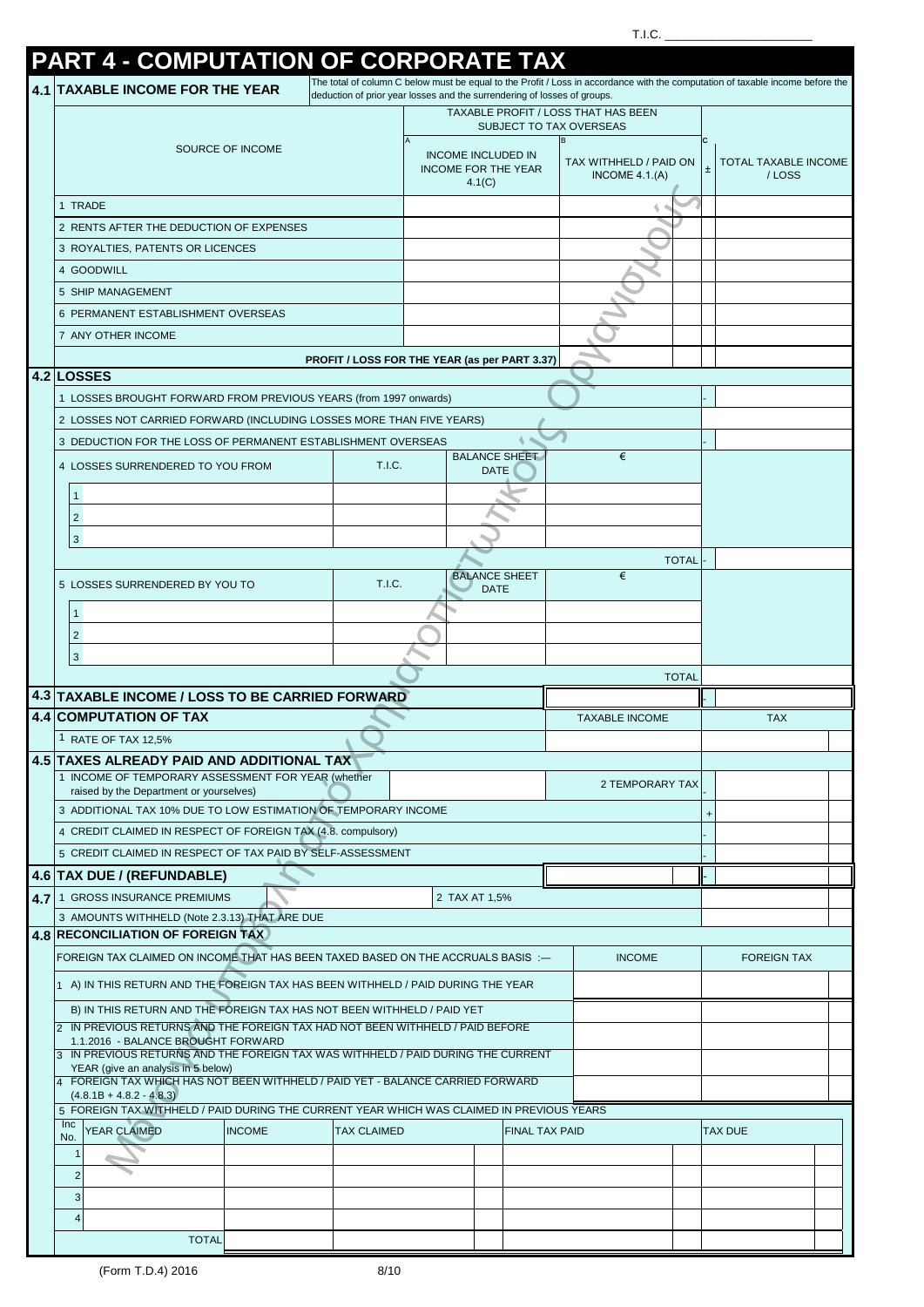|                                     | <b>PART 5 - DEFENCE CONTRIBUTION</b>                                                                                                                                                                                                                                                                                                            |                                                                         |                                               |                                     |                                   |       |   |                                      |                      |             |                             |  |
|-------------------------------------|-------------------------------------------------------------------------------------------------------------------------------------------------------------------------------------------------------------------------------------------------------------------------------------------------------------------------------------------------|-------------------------------------------------------------------------|-----------------------------------------------|-------------------------------------|-----------------------------------|-------|---|--------------------------------------|----------------------|-------------|-----------------------------|--|
| 5.1                                 | DECLARATION of profits subject to deemed distribution as at 31/12/2018<br>5.1.1 A COMPUTATION of profits subject to deemed distribution as at 31/12/2018                                                                                                                                                                                        |                                                                         |                                               |                                     |                                   |       |   |                                      |                      |             |                             |  |
| $\mathbf{1}$                        | ACCOUNTING PROFIT(increase) / LOSS(decrease) (PART 2.2.33) LESS CORPORATION TAX                                                                                                                                                                                                                                                                 |                                                                         |                                               |                                     |                                   |       |   |                                      | <b>INCREASE €</b>    |             | DECREASE €                  |  |
|                                     | <sup>2</sup> TRANSFER TO LEGAL RESERVE REQUIRED BY ANY LAW                                                                                                                                                                                                                                                                                      |                                                                         |                                               |                                     |                                   |       |   |                                      |                      |             |                             |  |
|                                     | 3 CAPITAL GAINS TAX                                                                                                                                                                                                                                                                                                                             |                                                                         |                                               |                                     |                                   |       |   |                                      |                      |             |                             |  |
| 4                                   | REVALUATIONS OF MOVABLE AND IMMOVABLE ASSETS INCLUDED IN THE ACCOUNTING                                                                                                                                                                                                                                                                         |                                                                         |                                               |                                     |                                   |       |   |                                      |                      |             |                             |  |
|                                     | PROFIT OF THE YEAR<br>5 REALISED PROFITS / LOSSES WHICH HAVE BEEN CREDITED DIRECTLY TO RESERVES                                                                                                                                                                                                                                                 |                                                                         |                                               |                                     |                                   |       |   |                                      |                      |             |                             |  |
| 6                                   | ADDITIONAL DEPRECIATION / DIMINUTION OF MOVABLE & IMMOVABLE ASSETS INCLUDED IN                                                                                                                                                                                                                                                                  |                                                                         |                                               |                                     |                                   |       |   |                                      |                      |             |                             |  |
|                                     | THE ACCOUNTING PROFIT OF THE YEAR                                                                                                                                                                                                                                                                                                               |                                                                         |                                               |                                     |                                   |       |   |                                      |                      |             |                             |  |
|                                     | DIVIDENDS RECEIVED FROM PROFITS THAT HAVE BEEN SUBJECT TO DEEMED DISTRIBUTION<br>ACCOUNTING PROFIT / LOSS DUE TO RESTRUCTURING (ARTICLE 3(12)) FOR YEARS 2015-2017                                                                                                                                                                              |                                                                         |                                               |                                     |                                   |       |   |                                      |                      |             |                             |  |
|                                     | 9 INCOME SUBJECT TO DISTRIBUTION / LOSS CARRIED FORWARD                                                                                                                                                                                                                                                                                         |                                                                         |                                               |                                     |                                   |       |   |                                      |                      |             |                             |  |
|                                     | B DEEMED PROFITS OF YEARS 2014 - 2016                                                                                                                                                                                                                                                                                                           |                                                                         |                                               | Please complete the following table |                                   |       |   |                                      |                      |             |                             |  |
| <sup>1</sup> YEAR<br><b>PROFITS</b> | <sup>2</sup> AMOUNT SUBJECT TO<br>DEEMED DISTRIBUTION                                                                                                                                                                                                                                                                                           | <sup>3</sup> DIVIDENDS PAID<br>FROM THE                                 | <sup>4</sup> PROFIT NOT<br><b>DISTRIBUTED</b> | 596<br>SHAREHOLDERS                 | 6 o <sub>/o</sub><br>SHAREHOLDERS | % SCD |   | SCD OF DEEMED<br><b>DISTRIBUTION</b> | DEEMED SCD PAID      |             | <sup>0</sup> DEEMED SCD DUE |  |
| EARNED                              | (70% PROFITS) <sup>1</sup>                                                                                                                                                                                                                                                                                                                      | PROFITS OF THE<br><b>YEAR</b>                                           | $(COLUTIONNS 2 - 3)$                          | (INDIVIDUALS) <sup>2</sup>          | (LEGAL PERS) <sup>3</sup>         |       |   | $(COLUTIONNS (4x(5+6)x7))^{4}$       |                      |             | (COLUMNS 8-9)               |  |
|                                     |                                                                                                                                                                                                                                                                                                                                                 |                                                                         |                                               |                                     |                                   |       |   |                                      |                      |             |                             |  |
| 2014<br>2015                        |                                                                                                                                                                                                                                                                                                                                                 |                                                                         |                                               |                                     |                                   | @ 17% |   |                                      |                      |             |                             |  |
| 2016                                |                                                                                                                                                                                                                                                                                                                                                 |                                                                         |                                               |                                     |                                   |       |   |                                      |                      |             |                             |  |
|                                     | 1 70% of profits, in the case of losses the whole amount of the loss (with a negative sign) and where the company did not exist or the shareholders were not tax resident in the Republic enter a zero (0).<br>2 The percentage of individuals that are subject to deemed distribution as at 31/12 two years after the year profits are earned. |                                                                         |                                               |                                     |                                   |       |   |                                      |                      |             |                             |  |
|                                     | 3 The percentage of legal persons that are subject to deemed distribution as at 31/12 two years after the year profits are earned.<br>4 To be completed when the amount in column 4 is greater than zero (0).                                                                                                                                   |                                                                         |                                               |                                     |                                   |       |   |                                      |                      |             |                             |  |
|                                     | <b>5.2 COMPUTATION</b>                                                                                                                                                                                                                                                                                                                          |                                                                         |                                               |                                     |                                   |       |   |                                      |                      |             | DEFENCE CONTRIBUTION        |  |
|                                     | A DEFENCE WITHELD FROM DIVIDENDS OWED AS PER NOTE 2.3.14                                                                                                                                                                                                                                                                                        |                                                                         |                                               |                                     |                                   |       |   |                                      |                      |             |                             |  |
|                                     | 5.2.1 DEEMED DIVIDEND DISTRIBUTION                                                                                                                                                                                                                                                                                                              |                                                                         |                                               |                                     |                                   |       |   |                                      | @ 17%                |             |                             |  |
|                                     | A DEEMED DISTRIBUTION FROM CAPITAL REDUCTION OR DISSOLUTION OF COMPANY<br>B DEFENCE CONTRIBUTION PAID BY SELF ASSESSMENT                                                                                                                                                                                                                        |                                                                         |                                               |                                     |                                   |       |   |                                      |                      |             |                             |  |
|                                     | 2 CONTRIBUTION OWED AS PER PART 5.1.1 B                                                                                                                                                                                                                                                                                                         |                                                                         |                                               |                                     |                                   |       |   |                                      |                      |             |                             |  |
|                                     | 3 CONTRIBUTION OWED ON PROFITS FOR YEARS UP TO 2013                                                                                                                                                                                                                                                                                             |                                                                         |                                               |                                     |                                   |       |   |                                      |                      |             |                             |  |
| 5.2.2 DIVIDENDS                     |                                                                                                                                                                                                                                                                                                                                                 |                                                                         |                                               |                                     | <b>OVERSEAS TAX</b>               |       |   | <b>INCOME</b>                        |                      |             |                             |  |
|                                     | 1 A DIVIDENDS FROM UCITS                                                                                                                                                                                                                                                                                                                        |                                                                         |                                               |                                     |                                   |       |   | €                                    | @ 3%                 |             |                             |  |
|                                     | <b>B DIVIDENDS WITHIN THE REPUBLIC</b>                                                                                                                                                                                                                                                                                                          |                                                                         |                                               |                                     |                                   |       |   |                                      |                      |             |                             |  |
|                                     | C DIVIDENDS FROM OUTSIDE THE REPUBLIC (per company)                                                                                                                                                                                                                                                                                             |                                                                         |                                               |                                     |                                   |       |   |                                      |                      |             |                             |  |
| Inc.                                | ACTIVITIES. Does the company engage directly or indirectly                                                                                                                                                                                                                                                                                      |                                                                         |                                               |                                     |                                   |       |   |                                      |                      |             |                             |  |
| No                                  |                                                                                                                                                                                                                                                                                                                                                 | (more than 50%) in investment activities?<br>(Tick Y where appropriate) |                                               |                                     | €                                 |       | ¢ |                                      |                      |             |                             |  |
| $\mathbf{1}$                        | <b>YES</b>                                                                                                                                                                                                                                                                                                                                      | NO                                                                      |                                               |                                     |                                   |       |   |                                      |                      |             |                             |  |
| $\overline{2}$                      | YES                                                                                                                                                                                                                                                                                                                                             | NΟ                                                                      |                                               |                                     |                                   |       |   |                                      |                      |             |                             |  |
| 3                                   | <b>YES</b>                                                                                                                                                                                                                                                                                                                                      | <b>NO</b>                                                               |                                               |                                     |                                   |       |   |                                      |                      |             |                             |  |
| $\overline{4}$                      | <b>YES</b><br>2 TOTAL (INCOME column must agree with 2.2.5 less UCITS)                                                                                                                                                                                                                                                                          | NO                                                                      |                                               |                                     |                                   |       |   |                                      |                      |             |                             |  |
|                                     | 3 AMOUNTS NOT SUBJECT TO DEFENCE CONTRIBUTION                                                                                                                                                                                                                                                                                                   |                                                                         |                                               |                                     |                                   |       |   |                                      |                      |             |                             |  |
|                                     | 4 COMPUTATION OF DEFENCE CONTRIBUTION                                                                                                                                                                                                                                                                                                           |                                                                         |                                               |                                     |                                   |       |   |                                      | @ 17%                |             |                             |  |
|                                     | 5 DOUBLE TAXATION CREDIT                                                                                                                                                                                                                                                                                                                        |                                                                         |                                               |                                     |                                   |       |   | (4.8.1 compulsory)                   |                      |             |                             |  |
|                                     | 6 DEFENCE CONTRIBUTION PAID BY SELF ASSESSMENT                                                                                                                                                                                                                                                                                                  |                                                                         |                                               |                                     |                                   |       |   |                                      |                      |             |                             |  |
|                                     | 7 DEFENCE CONTRIBUTION WITHHELD AT SOURCE WITHIN THE REPUBLIC                                                                                                                                                                                                                                                                                   |                                                                         |                                               |                                     |                                   |       |   |                                      |                      |             |                             |  |
|                                     | <b>5.2.3 INTEREST</b><br>1 FROM OVERSEAS                                                                                                                                                                                                                                                                                                        |                                                                         |                                               |                                     | <b>OVERSEAS TAX</b>               |       |   | <b>INCOME</b>                        |                      |             |                             |  |
|                                     | 2 WITHIN THE REPUBLIC                                                                                                                                                                                                                                                                                                                           |                                                                         |                                               |                                     |                                   |       |   |                                      |                      |             |                             |  |
|                                     | 3 WITHOUT DEDUCTION AT SOURCE                                                                                                                                                                                                                                                                                                                   |                                                                         |                                               |                                     |                                   |       |   |                                      |                      |             |                             |  |
|                                     | 4 COMPUTATION OF DEFENCE CONTRIBUTION                                                                                                                                                                                                                                                                                                           |                                                                         |                                               |                                     |                                   |       |   |                                      | @ 30%                |             |                             |  |
|                                     | 5 RECEIVED BY PROVIDENT FUNDS etc./ COMPUTATION OF DEFENCE CONTRIBUTION                                                                                                                                                                                                                                                                         |                                                                         |                                               |                                     |                                   |       |   |                                      | @ 3%                 |             |                             |  |
|                                     | 6 DOUBLE TAXATION CREDIT                                                                                                                                                                                                                                                                                                                        |                                                                         |                                               |                                     |                                   |       |   | (4.8.1 compulsory)                   |                      |             |                             |  |
|                                     | 7 DEFENCE CONTRIBUTION PAID BY SELF ASSESSMENT<br>8 DEFENCE CONTRIBUTION WITHHELD AT SOURCE WITHIN THE REPUBLIC                                                                                                                                                                                                                                 |                                                                         |                                               |                                     |                                   |       |   |                                      |                      |             |                             |  |
|                                     | 5.2.4 RENTS (before the deduction of expenses & capital allowances)                                                                                                                                                                                                                                                                             |                                                                         |                                               |                                     | <b>OVERSEAS TAX</b>               |       |   | <b>INCOME</b>                        |                      |             |                             |  |
|                                     |                                                                                                                                                                                                                                                                                                                                                 |                                                                         |                                               |                                     |                                   |       |   |                                      |                      |             |                             |  |
|                                     | 1 WITHIN THE REPUBLIC<br>2 OUTSIDE THE REPUBLIC                                                                                                                                                                                                                                                                                                 |                                                                         |                                               |                                     |                                   |       |   |                                      |                      |             |                             |  |
| 3 TOTAL                             |                                                                                                                                                                                                                                                                                                                                                 |                                                                         |                                               |                                     |                                   |       |   |                                      |                      |             |                             |  |
|                                     | 4 25% DEDUCTION ON TOTAL RENTS                                                                                                                                                                                                                                                                                                                  |                                                                         |                                               |                                     |                                   |       |   |                                      |                      |             |                             |  |
|                                     | 5 COMPUTATION OF DEFENCE CONTRIBUTION                                                                                                                                                                                                                                                                                                           |                                                                         |                                               |                                     |                                   |       |   |                                      | @ 3%                 |             |                             |  |
|                                     | 6 DOUBLE TAXATION CREDIT                                                                                                                                                                                                                                                                                                                        |                                                                         |                                               |                                     |                                   |       |   | $(4.8.1$ compulsory)                 |                      |             |                             |  |
|                                     | 7 DEFENCE CONTRIBUTION PAID BY SELF ASSESSMENT                                                                                                                                                                                                                                                                                                  |                                                                         |                                               |                                     |                                   |       |   |                                      |                      |             |                             |  |
|                                     | 8 DEFENCE CONTRIBUTION WITHHELD AT SOURCE                                                                                                                                                                                                                                                                                                       |                                                                         |                                               |                                     |                                   |       |   |                                      |                      |             |                             |  |
|                                     | 5.3 DEFENCE CONTRIBUTION OWED TO TD (cast the figures in the defence contribution column)                                                                                                                                                                                                                                                       |                                                                         |                                               |                                     |                                   |       |   |                                      |                      |             |                             |  |
|                                     | PART 6 - REFUND OF AMOUNTS INCORRECTLY WITHHELD                                                                                                                                                                                                                                                                                                 |                                                                         |                                               |                                     |                                   |       |   |                                      |                      |             |                             |  |
|                                     | COMPANY OR PERSON WHO ISSUED THE DIVIDEND OR PAID THE INTEREST OR PAID THE RENT                                                                                                                                                                                                                                                                 |                                                                         |                                               |                                     |                                   |       |   |                                      | AMOUNT WITHHELD FROM |             |                             |  |
| <b>NAME</b>                         |                                                                                                                                                                                                                                                                                                                                                 |                                                                         | T.I.C.                                        |                                     | <b>DIVIDEND</b>                   |       |   | <b>INTEREST</b>                      |                      | <b>RENT</b> |                             |  |
| $\overline{1}$<br>$\overline{2}$    |                                                                                                                                                                                                                                                                                                                                                 |                                                                         |                                               |                                     |                                   |       |   |                                      |                      |             |                             |  |
| $\overline{3}$                      |                                                                                                                                                                                                                                                                                                                                                 |                                                                         |                                               |                                     |                                   |       |   |                                      |                      |             |                             |  |

 $T.I.C.$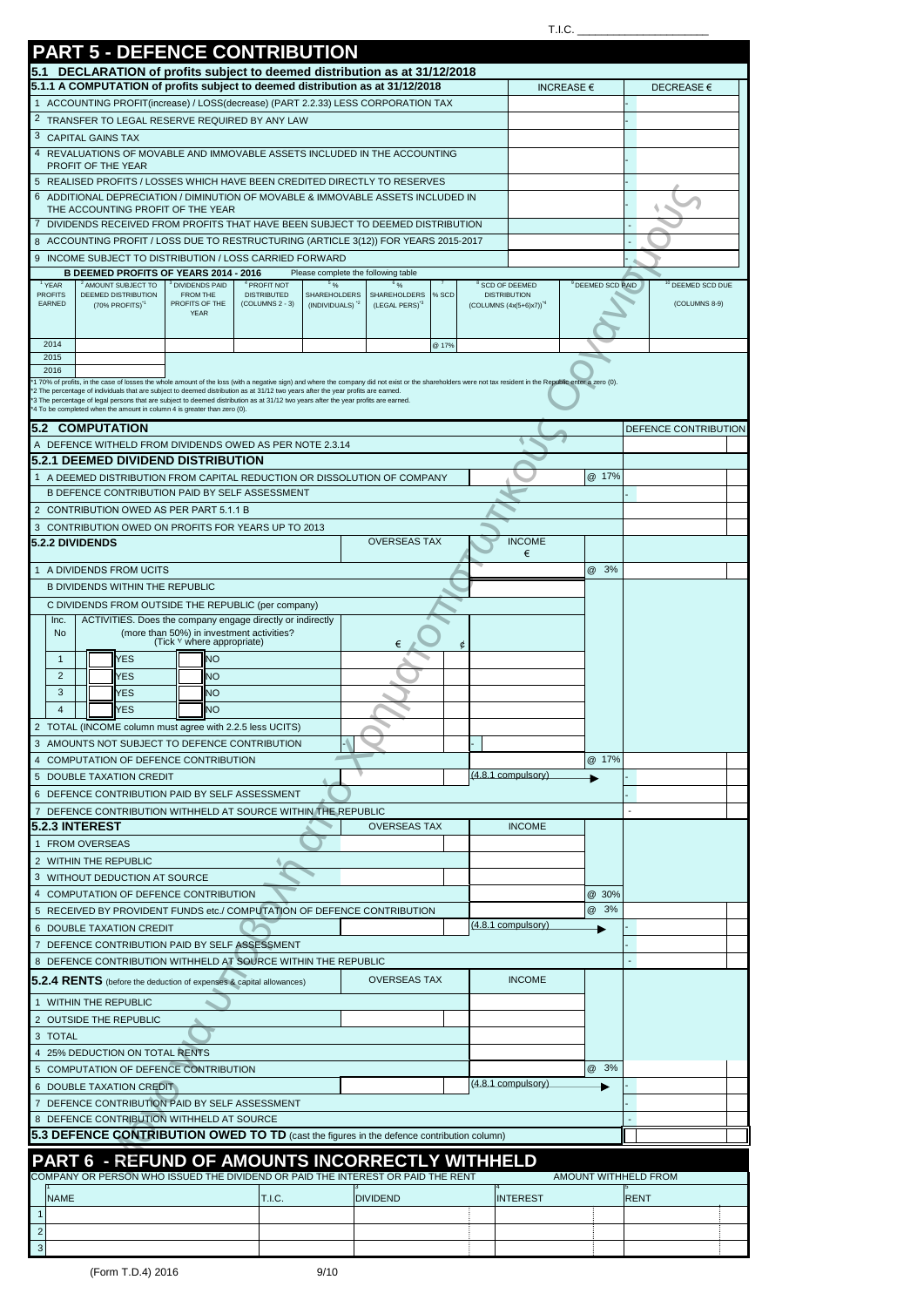| 1.1.0. |
|--------|
|--------|

| <b>PART 7 - DECLARATION</b>                                        |                                                                                                                                   |                                                                                                                                                                                                                                                                                                                                                                                                   |                                            |                                                                      |  |
|--------------------------------------------------------------------|-----------------------------------------------------------------------------------------------------------------------------------|---------------------------------------------------------------------------------------------------------------------------------------------------------------------------------------------------------------------------------------------------------------------------------------------------------------------------------------------------------------------------------------------------|--------------------------------------------|----------------------------------------------------------------------|--|
|                                                                    |                                                                                                                                   |                                                                                                                                                                                                                                                                                                                                                                                                   |                                            | with T.I.C.                                                          |  |
| manager / secretary / director of the company                      |                                                                                                                                   |                                                                                                                                                                                                                                                                                                                                                                                                   |                                            |                                                                      |  |
|                                                                    |                                                                                                                                   | having full knowledge of the consequences of the law, declare that all the information included in this declaration is in accordance with :-                                                                                                                                                                                                                                                      |                                            |                                                                      |  |
|                                                                    |                                                                                                                                   | the books and records kept or / and the accounts that were prepared by the board of directors                                                                                                                                                                                                                                                                                                     |                                            |                                                                      |  |
|                                                                    |                                                                                                                                   | the audited accounts as these were prepared by the board of directors and audited by the auditors of the company.                                                                                                                                                                                                                                                                                 |                                            |                                                                      |  |
| <b>SIGNATURE</b>                                                   |                                                                                                                                   |                                                                                                                                                                                                                                                                                                                                                                                                   | <b>DATE</b>                                |                                                                      |  |
|                                                                    |                                                                                                                                   |                                                                                                                                                                                                                                                                                                                                                                                                   |                                            |                                                                      |  |
|                                                                    |                                                                                                                                   | <b>PART 8 - AUDITOR'S AND/OR TAX CONSULTANT'S REPORT</b>                                                                                                                                                                                                                                                                                                                                          |                                            |                                                                      |  |
|                                                                    |                                                                                                                                   |                                                                                                                                                                                                                                                                                                                                                                                                   |                                            |                                                                      |  |
| We, the partners of the firm,                                      |                                                                                                                                   |                                                                                                                                                                                                                                                                                                                                                                                                   |                                            | with T.I.C.                                                          |  |
| We, the directors of the company,<br>Auditor and/or Tax Consultant |                                                                                                                                   |                                                                                                                                                                                                                                                                                                                                                                                                   |                                            |                                                                      |  |
| of the company                                                     |                                                                                                                                   |                                                                                                                                                                                                                                                                                                                                                                                                   |                                            | with T.I.C.                                                          |  |
|                                                                    | having knowledge of the consequences of the law declare that:                                                                     |                                                                                                                                                                                                                                                                                                                                                                                                   |                                            |                                                                      |  |
|                                                                    |                                                                                                                                   | 1. Parts 2.1 (Balance Sheet), 2.2 (Profit and Loss) and the notes in Part 2.3, which refer to these in the Present declaration, are in agreement with                                                                                                                                                                                                                                             |                                            |                                                                      |  |
| the unaudited                                                      | audited                                                                                                                           |                                                                                                                                                                                                                                                                                                                                                                                                   | accounts of the company as at              | YYYY<br>DD<br>MM                                                     |  |
|                                                                    |                                                                                                                                   | 2. Subject to the following reservation, anything included in PART 3 (Computation of taxable income), PART 4 (Computation of corporate tax) and PART 5<br>(Computation of defence contribution) other than the profit / loss that is transferred from the profit and loss account has been duly checked and comply in all                                                                         |                                            |                                                                      |  |
| official directory form T.D.172 (                                  | material respects with the circulars of the Tax Department that are listed out in the<br>of year                                  | This confirmation is issued by                                                                                                                                                                                                                                                                                                                                                                    | the auditor                                | the tax consultant.                                                  |  |
|                                                                    |                                                                                                                                   | Having knowledge of the consequences of the Assessment and Collection of Taxes law, we confirm that, based on our                                                                                                                                                                                                                                                                                 |                                            | audit<br>work                                                        |  |
|                                                                    | we have not noted that the tax computations of the taxpayer for                                                                   |                                                                                                                                                                                                                                                                                                                                                                                                   |                                            | we have noted that the tax computations of the taxpayer for the year |  |
|                                                                    | the year ended 31st December of the tax year do not comply, in all<br>material respects with the circulars of the Tax Department. |                                                                                                                                                                                                                                                                                                                                                                                                   | following circulars of the Tax Department: | ended 31st December of the tax year do not comply, with the          |  |
|                                                                    |                                                                                                                                   |                                                                                                                                                                                                                                                                                                                                                                                                   |                                            |                                                                      |  |
|                                                                    |                                                                                                                                   |                                                                                                                                                                                                                                                                                                                                                                                                   |                                            |                                                                      |  |
|                                                                    |                                                                                                                                   | Reservation (State the name of the auditor of the financial statements if it differs from the Independant Tax Consultant who prepared and/or sumbits this return)                                                                                                                                                                                                                                 |                                            |                                                                      |  |
|                                                                    |                                                                                                                                   |                                                                                                                                                                                                                                                                                                                                                                                                   |                                            |                                                                      |  |
|                                                                    |                                                                                                                                   |                                                                                                                                                                                                                                                                                                                                                                                                   |                                            |                                                                      |  |
|                                                                    |                                                                                                                                   | 3. The opinion which had been expressed in the audit report of the auditor of the company was (tick in the appropriate box)                                                                                                                                                                                                                                                                       |                                            |                                                                      |  |
|                                                                    |                                                                                                                                   |                                                                                                                                                                                                                                                                                                                                                                                                   |                                            |                                                                      |  |
|                                                                    | B) With emphasis of matter - I did not disagree with the accounts with provisos                                                   | C) With Reservation – There were disagreements in certain areas which do not affect the accounts                                                                                                                                                                                                                                                                                                  |                                            |                                                                      |  |
|                                                                    |                                                                                                                                   |                                                                                                                                                                                                                                                                                                                                                                                                   |                                            |                                                                      |  |
|                                                                    |                                                                                                                                   |                                                                                                                                                                                                                                                                                                                                                                                                   |                                            |                                                                      |  |
|                                                                    |                                                                                                                                   |                                                                                                                                                                                                                                                                                                                                                                                                   |                                            |                                                                      |  |
| <b>SIGNATURE</b>                                                   |                                                                                                                                   |                                                                                                                                                                                                                                                                                                                                                                                                   | <b>DATE</b>                                |                                                                      |  |
|                                                                    |                                                                                                                                   |                                                                                                                                                                                                                                                                                                                                                                                                   |                                            |                                                                      |  |
|                                                                    | http://taxisnet.mof.gov.cy, not later than 31st December 2017.                                                                    | <b>PART 9 - OBLIGATIONS, OFFENCES &amp; FINES</b><br>By virtue of The Assessment and Collection of Taxes Law, No. 4 of 1978 as amended, Legal persons are required to complete the company's Income Tax Return for the<br>year 2016 (Form T.D.4) 2016, with the true and correct particulars and information regarding the company's income, and to submit it via the TAXISnet service at website |                                            |                                                                      |  |
|                                                                    |                                                                                                                                   | 2. For the purposes of this return, the completion of all the information in Part 2 is deemed to be equivalent to the submission of accounts. However, the accounts and                                                                                                                                                                                                                           |                                            |                                                                      |  |
| above date is extended by 3 months.                                |                                                                                                                                   | computations may be requested by the Department at a later date and you are obliged to present them on demand. When the return is submitted via TAXISnet, the                                                                                                                                                                                                                                     |                                            |                                                                      |  |
|                                                                    | nearest euro and the precise amount of taxes and contributions should be declared.                                                | 3. This Return must be completed in capital letters and all amounts must be stated in Euro. Dates must be in the form DD/MM/YYYY, income must be declared to the                                                                                                                                                                                                                                  |                                            |                                                                      |  |
|                                                                    | 5. It is compulsoty to declare your BANK ACCOUNT IBAN/SWIFT CODE.                                                                 | 4. The director or any other person excercising the management of a legal person is responsible for the submission of this declaration.                                                                                                                                                                                                                                                           |                                            |                                                                      |  |
| OFFENCES AND FINES                                                 |                                                                                                                                   |                                                                                                                                                                                                                                                                                                                                                                                                   |                                            |                                                                      |  |
|                                                                    |                                                                                                                                   | The Assessment and Collection of Taxes Law, No. 4 of 1978 as amended, provides in relation to<br>1. refusal, failure or neglect to comply with the submission of this Return by the date set by the Law,                                                                                                                                                                                          |                                            |                                                                      |  |
|                                                                    | 2. any delay in the submission of a Return or statement of taxable income,                                                        |                                                                                                                                                                                                                                                                                                                                                                                                   |                                            |                                                                      |  |
|                                                                    | 3. any delay in the submission of a Return or the payment of the tax,                                                             |                                                                                                                                                                                                                                                                                                                                                                                                   |                                            |                                                                      |  |
| any information and                                                |                                                                                                                                   | 4. submission of a false return in respect of income you received, or regarding deductions claimed or assistance to any person in order to submit a false return relating to                                                                                                                                                                                                                      |                                            |                                                                      |  |
|                                                                    | the imposition of penalties, interest and monetary fines and upon conviction imprisonment.                                        | 5. the keeping of books and records, and the non issuance of invoices and receipts (article 30(1))                                                                                                                                                                                                                                                                                                |                                            |                                                                      |  |
|                                                                    |                                                                                                                                   |                                                                                                                                                                                                                                                                                                                                                                                                   |                                            |                                                                      |  |